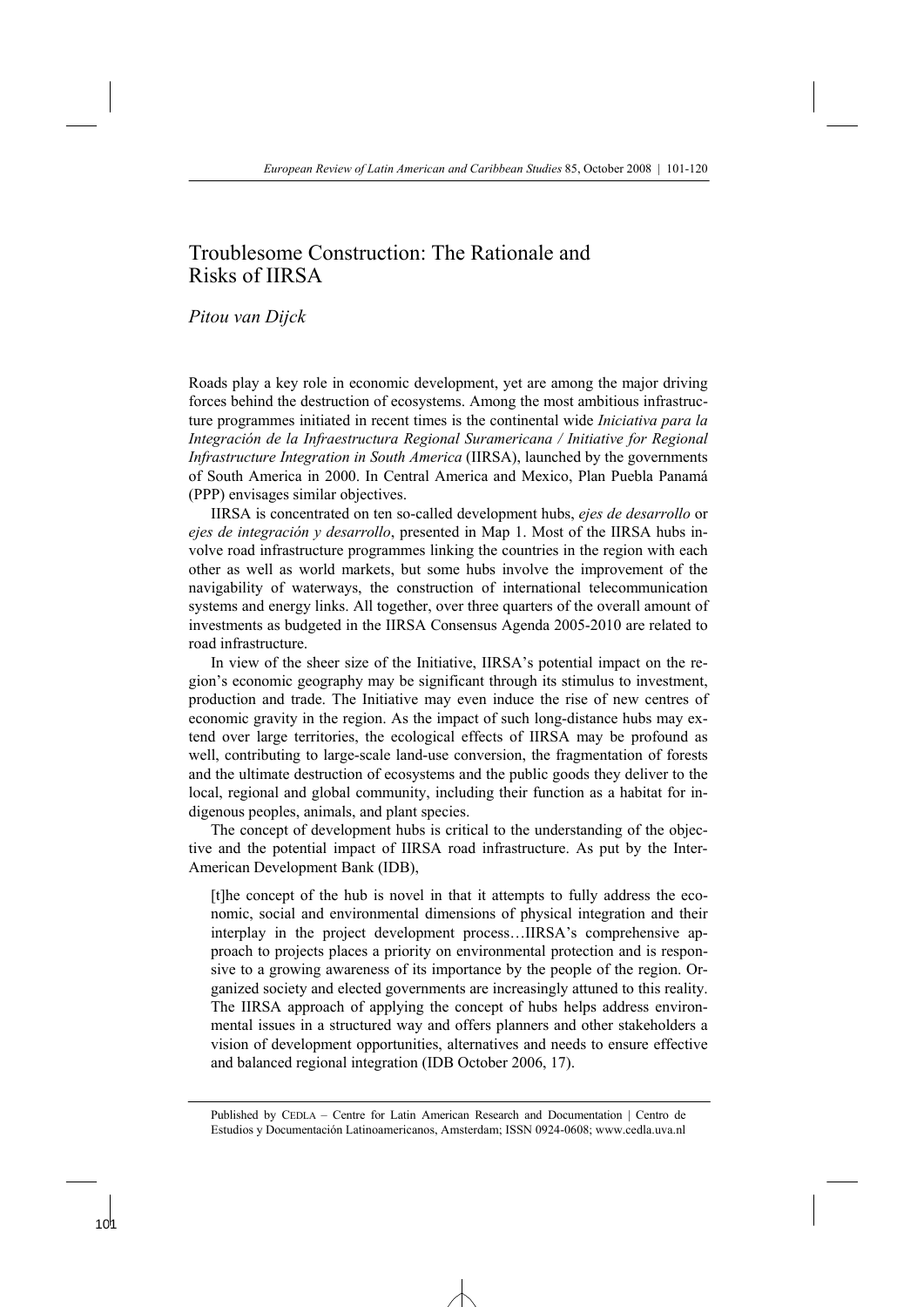

**Map 1.** IIRSA's ten development hubs

*Source:* www.iirsa.org, 2007

To stimulate the potential welfare-enhancing effects of IIRSA and reduce its negative side effects on the environment and human welfare, appropriate frameworks are required to assess *ex ante* the impact of infrastructure on adjacent regions and territories and to integrate in an effective and efficient manner economic instruments in an IIRSA related Plan of Action. So far only a few 'strategic assessment studies' (SEA) have been made related to corridors in the IIRSA agenda, and only little systemic knowledge and know-how has been developed related to the appropriate methodology for studies of such large-scale corridors.

 This article focuses on the aims and methodology of SEA or IIRSA-related road infrastructure projects. It should be clear, however, that every IIRSA hub brings about its own specific potentials and risks and requires a specific approach to assess its potential impact. As traditional costs-benefit analyses are not appropriate to assess potential long-term conversion in a wide area, tools such as the environmental impact assessment (EIA) and subsequently SEAs have been developed in recent years to include environmental and social dimension of impact in combination with the assessment of economic change induced by infrastructure projects. Moreover, SEAs are a compulsory tool in case of co-financing of IIRSA road infrastructure by the IDB, which plays a key role in the Initiative. Financing by the Andean Devel opment Corporation (CAF) as well requires an investigation of some sort of the potential environmental impact.

#### **IIRSA: the plan**

IIRSA is unique in its size and concept as a region-wide plan for integrated infrastructure in Latin America (IIRSA, 2004 and 2005). The initiative was taken on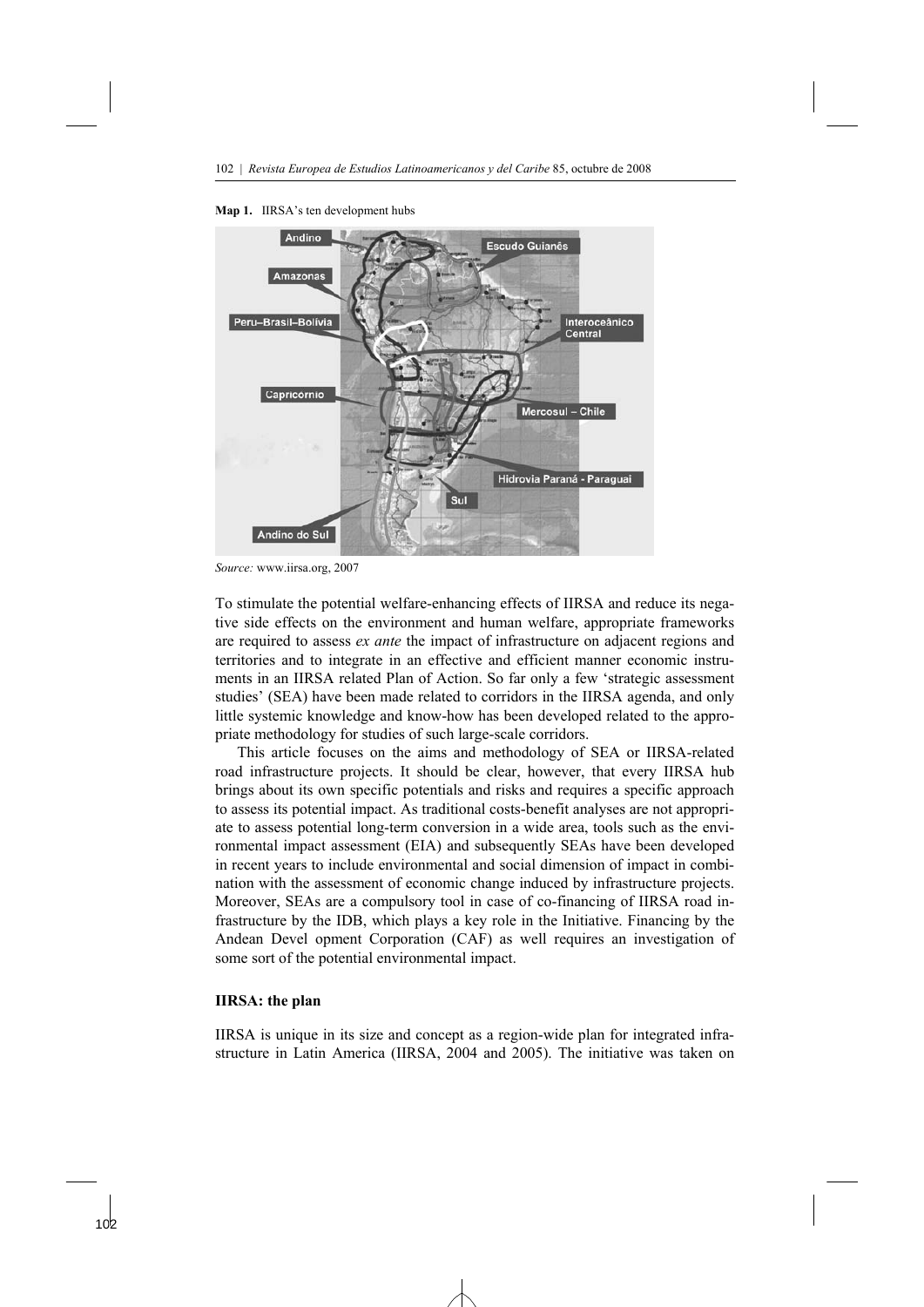

**Map 2. IIRSA - IMPLEMENTATION AGENDA BASED ON CONSENSUS 2005-2010** 

*Source*: IIRSA 2005a

31st August-1st September 2000 in Brasilia by the heads of state of 12 South American countries: Argentina, Bolivia, Brazil, Chile, Colombia, Ecuador, Guyana, Paraguay, Peru, Suriname, Uruguay and Venezuela. The Initiative aims at contributing to the integration of infrastructure in the region in support of the region-wide strategy of so-called open regionalism, and to strengthen a comprehensive insertion of South America in world markets. It focuses particularly on improving the interconnections among the national road networks in the countries in the region, improvement of strategic waterways and railways, border-crossing facilities, ports and airports, telecommunications and energy facilities.

 The overall structure of IIRSA involves three regional development banks: the IDB, CAF and the Financial Fund for the Development of the Rio de la Plata Basin (FONPLATA). All this does not exclude that at a later stage other official and private financial institutions will be involved. Clearly, co-financing arrangements are actively pursued and so are public-private partnership arrangements. As of now, the IIRSA Strategic Vision 2020 distinguishes ten hubs:

- o Mercosur-Chile hub
- o Andean hub
- o Central Interoceanic hub
- o Central Amazon hub
- o Guyana Shield hub
- o Peru-Brazil-Bolivia hub
- o Capricorn hub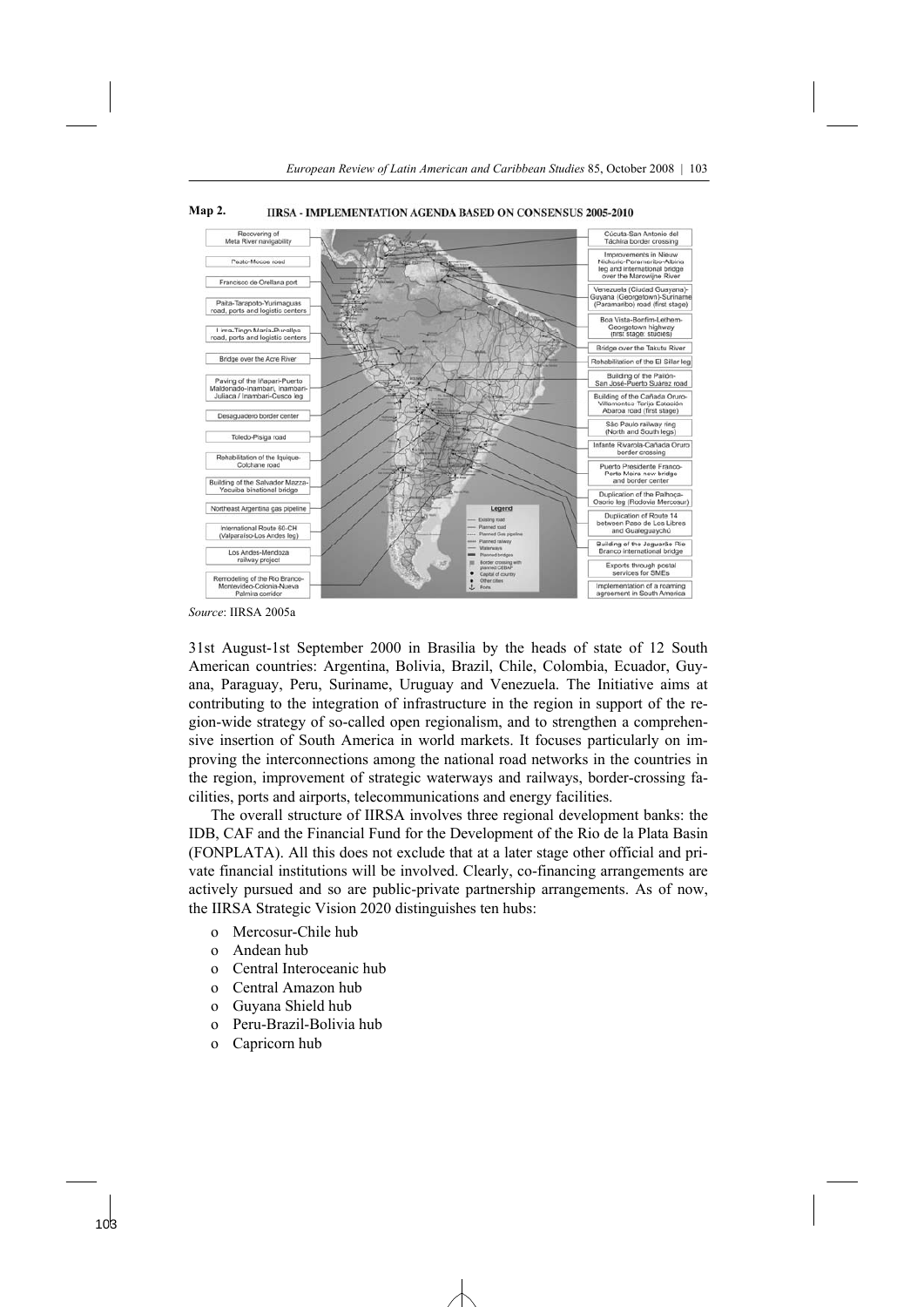$\overline{a}$ 

 $\ddot{\phantom{a}}$ 

**Table 1.** List of projects in the IIRSA Implementation Agenda Based on Consensus 2005-10, in millions of US dollars

|    | Projects                                                                                       | Hub                  |       | Countries     |
|----|------------------------------------------------------------------------------------------------|----------------------|-------|---------------|
| 1  | Duplication of Route 14                                                                        | Mercosur-Chile       | 370   | AR(BR)        |
| 2  | Remodelling of the Rio Branco-Montevideo-<br>Colonia-Nueva Palmira Corridor                    | Mercosur-Chile       | 177   | $UY (AR-BR)$  |
| 3  | Building of the Jaguarão-Rio Branco Inter-<br>national Bridge                                  | Mercosur-Chile       | 12    | BR-UY         |
| 4  | Duplication of the Palhoça-Osorio Leg<br>(Rodovia Mercosur)                                    | Mercosur-Chile       | 1,200 | BR (AR-UY)    |
| 5  | Los Andes-Mendoza Railway Project                                                              | Mercosur-Chile       | 251   | AR-CH         |
| 6  | International Route 60-CH (Valparaíso-Los<br>Andes Leg)                                        | Mercosur-Chile       | 286   | CH (AR)       |
| 7  | Northeast Argentina Gas Pipeline                                                               | Mercosur-Chile       | 1,000 | AR(BO)        |
| 8  | Building of the Salvador Mazza-Yacuiba<br><b>Binational Bridge</b>                             | Capricorn            | 10    | $AR-BO$       |
| 9  | Presidente Franco-Porto Meira New Bridge<br>and Border Centre                                  | Capricorn            | 55    | PY-BR         |
| 10 | Building of the Pailón-San José-Puerto<br>Suárez Road                                          | Central Interoceanic | 445   | BO (BR-CH-PE) |
| 11 | São Paulo Railway Ring (North and South<br>Legs)                                               | Central Interoceanic | 400   | BR            |
| 12 | Infante Rivarola-Cañada Oruro Border<br>Crossing                                               | Central Interoceanic | 1.2   | BO-PY         |
| 13 | Building of the Cañada Oruro-Villamontes-<br>Tarija-Estación Abaroa Road (first stage)         | Central Interoceanic | 60    | BO (PY)       |
| 14 | Toledo-Pisiga Road                                                                             | Central Interoceanic | 93    | BO (CH)       |
| 15 | Rehabilitation of the Iquique-Colchane<br>Road                                                 | Central Interoceanic | 37    | CH (BO)       |
| 16 | Rehabilitation of the El Sillar Leg                                                            | Central Interoceanic | 2.5   | BO (BR-CH-PE) |
| 17 | Desaguadero Border Centre                                                                      | Andean               | 7.5   | BO-PE         |
| 18 | Cúcuta-San Antonio del Táchira Border<br>Crossing                                              | Andean               | 2.0   | CO-VE         |
| 19 | Recovering of Meta River Navigability                                                          | Andean               | 108   | CO-VE         |
| 20 | Pasto-Mocoa Road                                                                               | Amazon               | 183   | CO.           |
| 21 | Paita-Tarapoto-Yurimaguas Road, Ports and<br>Logistic Centres                                  | Amazon               | 338   | PE(BR)        |
| 22 | Lima-Tingo María-Pucallpa Road, Ports<br>and Logistic Centres                                  | Amazon               | 589   | PE(BR)        |
| 23 | Francisco de Orellana Port                                                                     | Amazon               | 105   | EС            |
| 24 | Paving of the Iñapari-Puerto Maldonado-<br>Inambari, Inambari-Juliaca / Inambari-<br>Cusco Leg | Peru-Brazil-Bolivia  | 1,055 | PE(BR)        |
| 25 | Bridge over the Acre River                                                                     | Peru-Brazil-Bolivia  | 12    | BR-PE         |
| 26 | Boa Vista-Bonfim-Lethem-Georgetown<br>highway (first stage: studies)                           | Escudo Guayanés      | 3.3   | GY-BR         |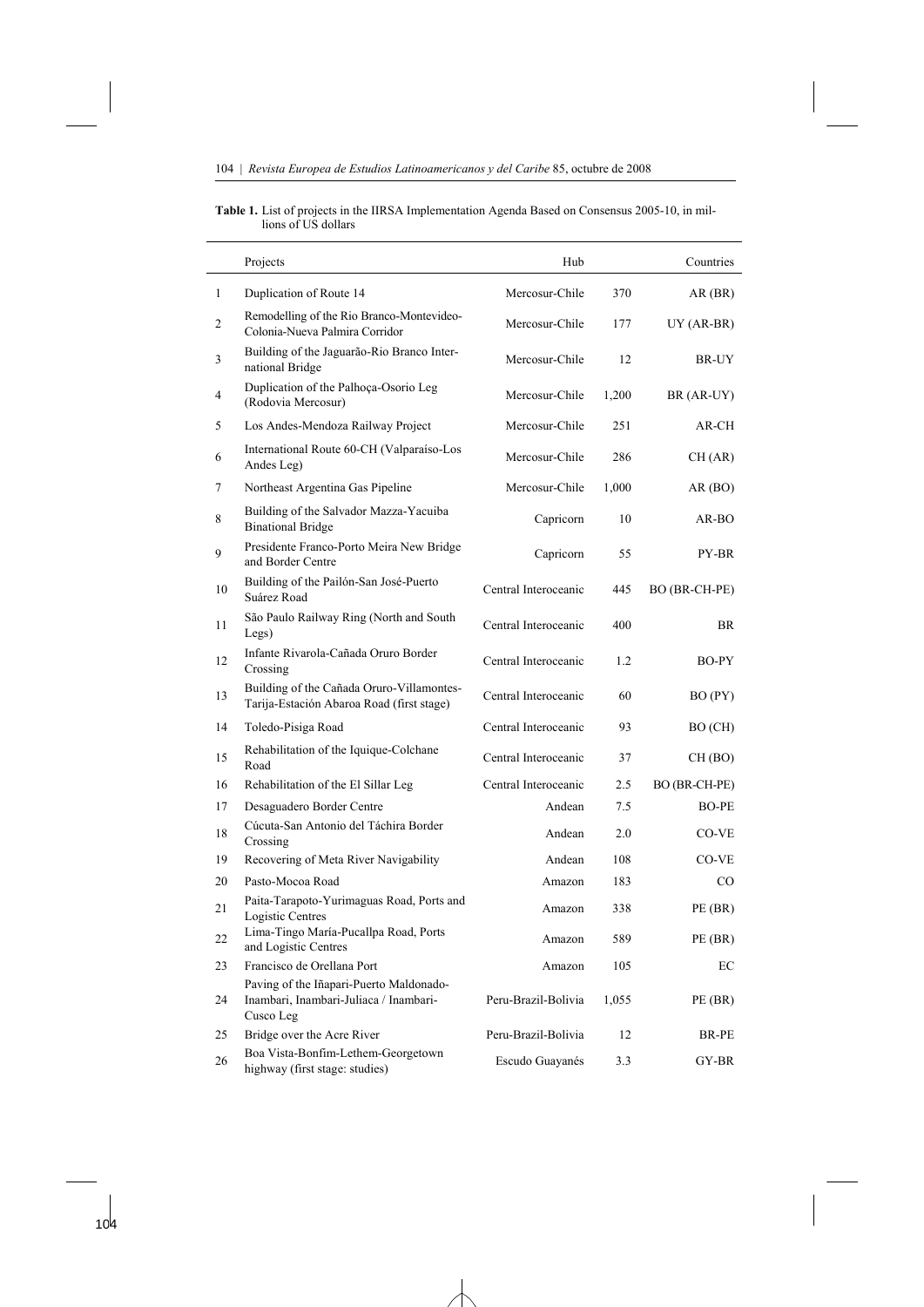|    | Projects                                                                                                                         | Hub              |       | Countries     |
|----|----------------------------------------------------------------------------------------------------------------------------------|------------------|-------|---------------|
| 27 | Bridge over the Takutu River                                                                                                     | Escudo Guayanés  | 10    | GY-BR         |
| 28 | Venezuela (Ciudad Guayana)-Guyana<br>(Georgetown)-Suriname (Paramaribo) Road<br>(first stage)<br>Improvements in Nieuw Nickerie- | Guayanese Shield | 0.8   | VE-GY-SU      |
| 29 | Paramaribo-Albina Leg and International<br>Bridge over the Marowijne River                                                       | Guayanese Shield | 105   | <b>SU-GY</b>  |
| 30 | Exports through Postal Services for SMEs                                                                                         | <b>ITCs</b>      | 2.5   | All countries |
| 31 | Implementation of a Roaming Agreement in<br>South America                                                                        | <b>ITCs</b>      | 0.4   | All countries |
|    | Total                                                                                                                            |                  | 6,921 |               |

*Source*: IIRSA 2005a and www.iirsa.org.

- o Southern hub
- o Paraguay-Paraná waterway hub
- o Southern Andean hub

In the period 2003-04 an indicative planning process started in which all countries listed projects. By October 2006 the IIRSA portfolio included 348 projects, among which 31 priority projects (IDB 2006, 5). Map 2 shows the 31 priority projects included in the Consensus Agenda of IIRSA, and Table 1 lists these projects. Table 2 shows a list of approved projects with estimated investment as laid down in the consensus agenda for the period 2005-2010. The list is permanently adjusted and updated. (For updates see www.irsa.org.)

 The actual state of the trajectories as well as their envisaged future functioning differs widely among the hubs. The same holds for their impact on adjacent territories. Many parts of the trajectories already exist as unpaved or paved roads, but need improvement, reconstruction, or additional infrastructural works, such as bridges, border crossings, and international connections. Although the envisaged hubs link existing infrastructure, the precise trajectories are in most cases not yet determined but are being investigated or negotiated among interested parties. In many cases, IIRSA's contribution is particularly in making or improving the crossborder linkages between already existing national road systems. Hence, significant efficiency gains may be realized with relatively small investment.

 Apart from IIRSA, other transnational road projects are under construction that may or may not link up with IIRSA trajectories. Cases in point are the Brazilian plans for infrastructure development: *Avança Brasil,* the *Programa de Aceleração do Crescimento* (PAC) 2007-2010 and the so-called *Arco Norte* project. More recently the Brazilian government introduced the *Plano Amazônia Sustentável* (PAS), which includes projects as well as financial mechanisms to develop transport infrastructure. These recent infrastructural plans build upon initiatives taken in earlier decades, many of which were implemented only partially for fiscal reasons. In Central America and Mexico, the PPP was launched in 2001 as a programmatic regional framework for the promotion of regional sustainable development to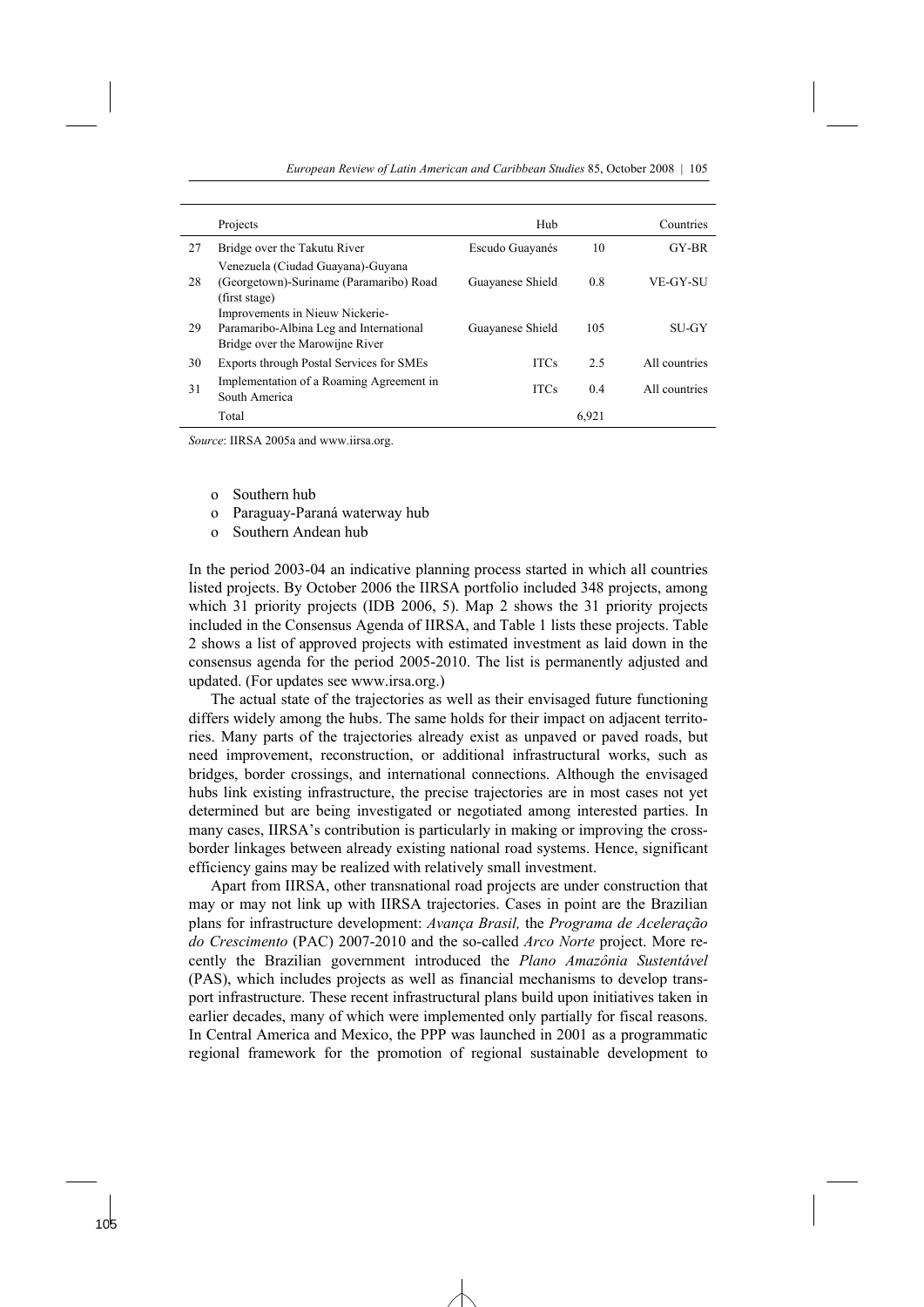| Hubs                       | No. of groups  | No. of projects | $\frac{0}{0}$ | Estimated<br>investment<br>(millions of US\$) | $\%$ |
|----------------------------|----------------|-----------------|---------------|-----------------------------------------------|------|
| Amazonas                   | $\overline{7}$ | 58              | 11.4          | 3,975                                         | 5.8  |
| Andino                     | 10             | 65              | 12.8          | 6,097                                         | 8.8  |
| Capricornio                | 5              | 63              | 12.4          | 5,953                                         | 8.6  |
| Del Sur                    | $\overline{2}$ | 26              | 5.1           | 2,530                                         | 3.7  |
| Escudo Guyanés             | 4              | 32              | 6.3           | 5,847                                         | 8.5  |
| Hidrovía Paraguay - Paraná | 5              | 97              | 19.1          | 2,829                                         | 4.1  |
| Interoceánico Central      | 5              | 49              | 9.7           | 4,651                                         | 6.7  |
| Mercosur - Chile           | 6              | 92              | 18.1          | 19,467                                        | 28.2 |
| Peru - Brazil - Bolivia    | 3              | 23              | 4.5           | 17,559                                        | 25.5 |
| <b>PSI</b>                 | $\mathbf{0}$   | $\overline{c}$  | 0.4           | 2.9                                           | 0.0  |
| Total                      | 47             | 507             |               | 68,908                                        |      |

| <b>Table 2.</b> Approved projects with estimated investment as laid down in the consensus agenda for the |  |  |
|----------------------------------------------------------------------------------------------------------|--|--|
| period 2005-2010                                                                                         |  |  |

improve regional road infrastructure, water management and energy distribution. IIRSA and PPP could physically be connected if a road were to be constructed between Panamá and Colombia through the Darién.

# **The rationale of IIRSA**

Infrastructure, defined broadly, plays a key role in stimulating economic growth by facilitating production and trade, thus generating income and employment. Without efficient transportation and communication infrastructure, economic agents face high transaction costs that hamper production, trade, and consumption, and consequently reduce welfare. Particularly, countries that pursue export-orientated development policies may suffer greatly from a lack of efficient (transport) infrastructure (Rozas and Sánchez 2004, Sánchez and Echeverría 2003). Transportation costs may be expressed in terms of their import tariff equivalents, and their impact on welfare may be considered in similar ways.

 IIRSA is part of a comprehensive set of policy initiatives to strengthen the position of South America in the global economy. The new insertion of the region in world markets was initiated by a process of unilaterally implemented trade liberalization, strengthened by group-wise initiatives to improve market access, and locked in at the multilateral level. Stabilization and restructuring policies, aiming at the liberalization of trade and capital movement, privatization, and regional integration, have made the region's prospects to improve the standard of living more dependent on the capability of domestic producers to compete in domestic and foreign markets and to supply worldwide the required quantities and qualities in time. To support domestic producers to meet this challenge, a broad array of measures is required to facilitate trade and enhance trade-related capacity.

The renewed insertion of the South American countries in world markets coin-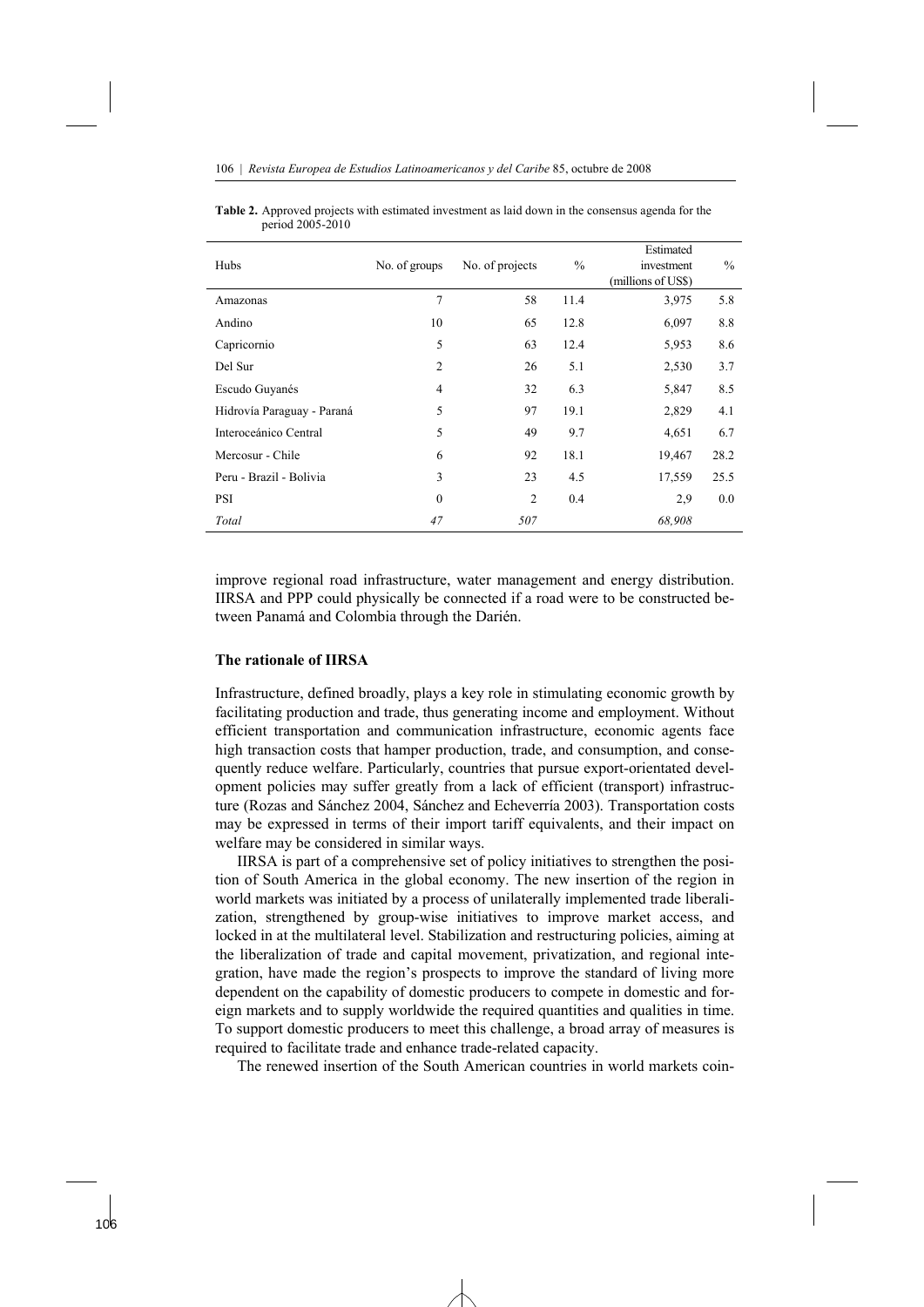cides and is partly induced by the emergence of new centres of gravity in the world economy, offering new trade opportunities and challenges. This holds especially for the growing significance of East Asia, and particularly for China as an importer of South American commodities. The rise of Asia, however, not only contributes to Latin America's export potential but may also jeopardize its aspirations of becoming a platform for manufacturing production and assembly for the international market. Indeed, IIRSA and PPP plans for the construction of several transcontinental roads, linking the Atlantic side of the region with the Pacific, the so-called *bioceánicas*, not only facilitate Latin America's export drive but may also contribute to competition in the regional market by Asia's industry.

 In support of an enhanced insertion in international markets, measures are required that complement the traditional agenda of shallow liberalization, focusing on the abolishment of barriers to trade and integration at the borders (Lawrence 1996). In contrast with shallow integration, deeper integration may be conceived of as a form of integration that moves beyond the removal of trade obstacles in the following ways: improvement of customs procedures and other forms of trade facilitation; regulations pertaining to trade-related technical, sanitary and phytosanitary standards; and trade-related physical infrastructure. Such measures may enhance the capability of countries to exploit trade opportunities in regional or global markets.

With declining rates of import tariffs, the role of transportation costs  $-$  expressed in terms of their tariff equivalent – in international competition has increased. Tedious customs clearance, high port charges and freight costs, and slow handling add costs to traders and consequently impede trade. Transportation costs worldwide account on an average for 5.3 per cent of the value of merchandise imports, but are 8.3 per cent in Latin America, excluding Mexico. In several countries in the region, the tariff equivalent of transportation costs exceeds the level of import tariff rates (IDB 2006, 30). International comparisons show port clearance in Latin America to require more time than in any other region in the world except for Africa. At the same time clearance times differ widely among ports in Latin America, with harbours in Chile, Mexico and Panama among the most efficient, and harbours in Venezuela and Brazil among the least efficient (IDB 2002, 134, Figures 6.3 and 6.4).

 Trade Facilitation, including the improvement of trade-related infrastructure in support of deeper integration of countries in the regional or world economy, has been added to the agenda of the World Trade Organization (WTO) as one of four so-called Singapore Issues during the WTO Ministerial of Singapore in 1997. The issue of Trade Facilitation includes a wide array of mechanisms and instruments to reduce trade-related transaction costs. Worldwide, the issue of trade-related infrastructural improvement is becoming a priority (Van Dijck and Faber 2006).

# **The spatial impact of roads**

The impact of the construction of a new road or the improvement of an existing road on adjacent territories, the *área de influencia del corredor*, may involve economic, social and environmental dimensions. The spatial extent of the impact depends on a large number of factors that differ among hubs and specific locations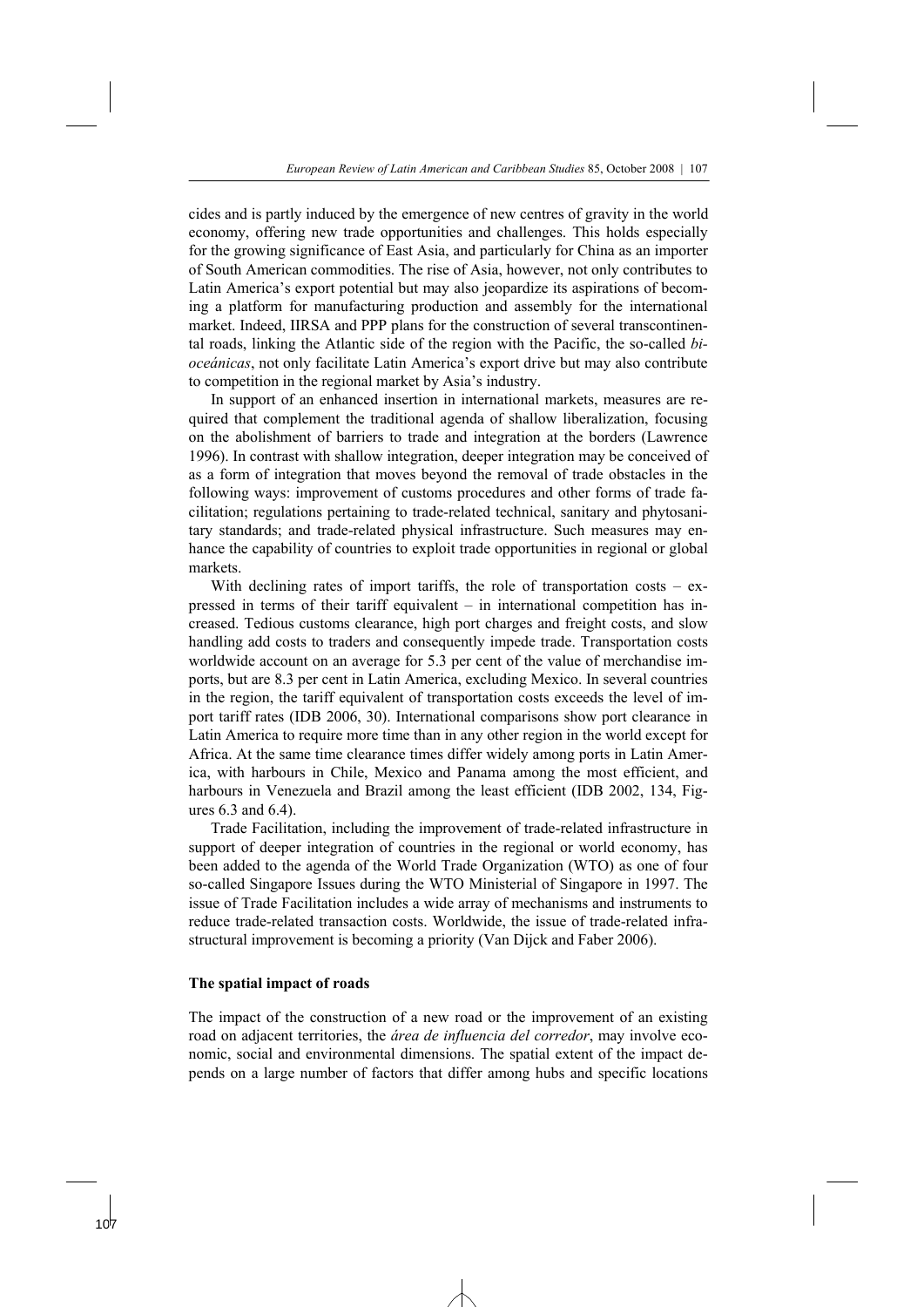along these hubs. Hence, meaningful generalizations on the impact of roads on their environment – defined broadly and including economic, social, physical, ecological and institutional dimensions – are not warranted. Put differently, generalized claims regarding the potentials of infrastructure in support of sustainable development will be hard to substantiate, and the same holds for allegations pertaining to the negative effects of these infrastructure programmes. Notwithstanding the wide variety in impact that roads may have on adjacent territories, some regularities and patterns may be inferred from statistical studies on land use conversion and deforestation effects of road building and improvement as summarized below.

 Statistical studies show a high concentration of deforestation in Amazonia along the expanding road network. In the period 1991-95, 33 per cent of deforestation was concentrated in an area within 50 kilometres of the eastern road network, 24 per cent within 50 kilometres of the central road network, and 17 per cent within 50 kilometres of the western road network. All together, 74 per cent of deforestation was concentrated within 50 kilometres of the main roads, creating long corridors through the forest. Most new clearing takes place in areas adjacent to areas already cleared, on a moving agricultural frontier, often according to a socalled fish-bone pattern (Alves 2002; Andersen et al. 2002, 55; Pfaff et al. 2007).

 On the basis of a composite map, Nepstad et al. (2000, 2001, 2002)) found that 28 to 58 per cent of the forest had been cleared in the 20 years following road paving within a zone of 50 kilometres on either side of the road. Studies along the BR 010, PA 150 and BR 364 show that the impact varies widely with distance, with higher rates of deforestation nearby roads. On the basis of analyses regarding the impact of paved roads during the past 15 to 25 years, Laurance et al. (2001) find a forest loss of 30 per cent in the 0-10 kilometre zone, 20 per cent forest loss in the 11-25 kilometre zone, and 15 per cent loss in the 26-50 kilometre zone.

 Regression analyses by Kaimowitz et al. (2002, 43-45) indicate that deforestation is supported by better access to markets (availability of a paved road and inverse of distance); the size of a market in terms of purchasing power; ecological conditions favouring agricultural production including cattle (soil quality, precipitation, probable slope and distance to rivers as well); the inverse of input prices (labour, land and intermediate inputs); output prices of agricultural products; the use of policy instruments such as subsidy; inverse of distance to already deforested areas; inverse of degree of protection of land areas. Such studies allow for an estimation of the impact of policy variables on different stretches of roads.

 The effects of new roads on adjacent territories cannot simply be considered as negative externalities to be avoided or compensated by the application of policy instruments. In this context it should be noted that the concept of development hubs, as considered by the IDB, refers to the mechanism of so-called crowding-in effects of roads: government investment in such public goods induce private investment that benefit from improved market access and communication options. Hence, land use conversion related to roads is among the very objectives of the IIRSA programme. To what extend the objective of land use conversion is realized ultimately depends on aggregate decisions and interventions by individual persons, households and firms. The general hypothesis about their behaviour is that the decision to deforest or convert land use is the outcome of the net present value from non-forest land use, for example, agricultural land and pasture; the net present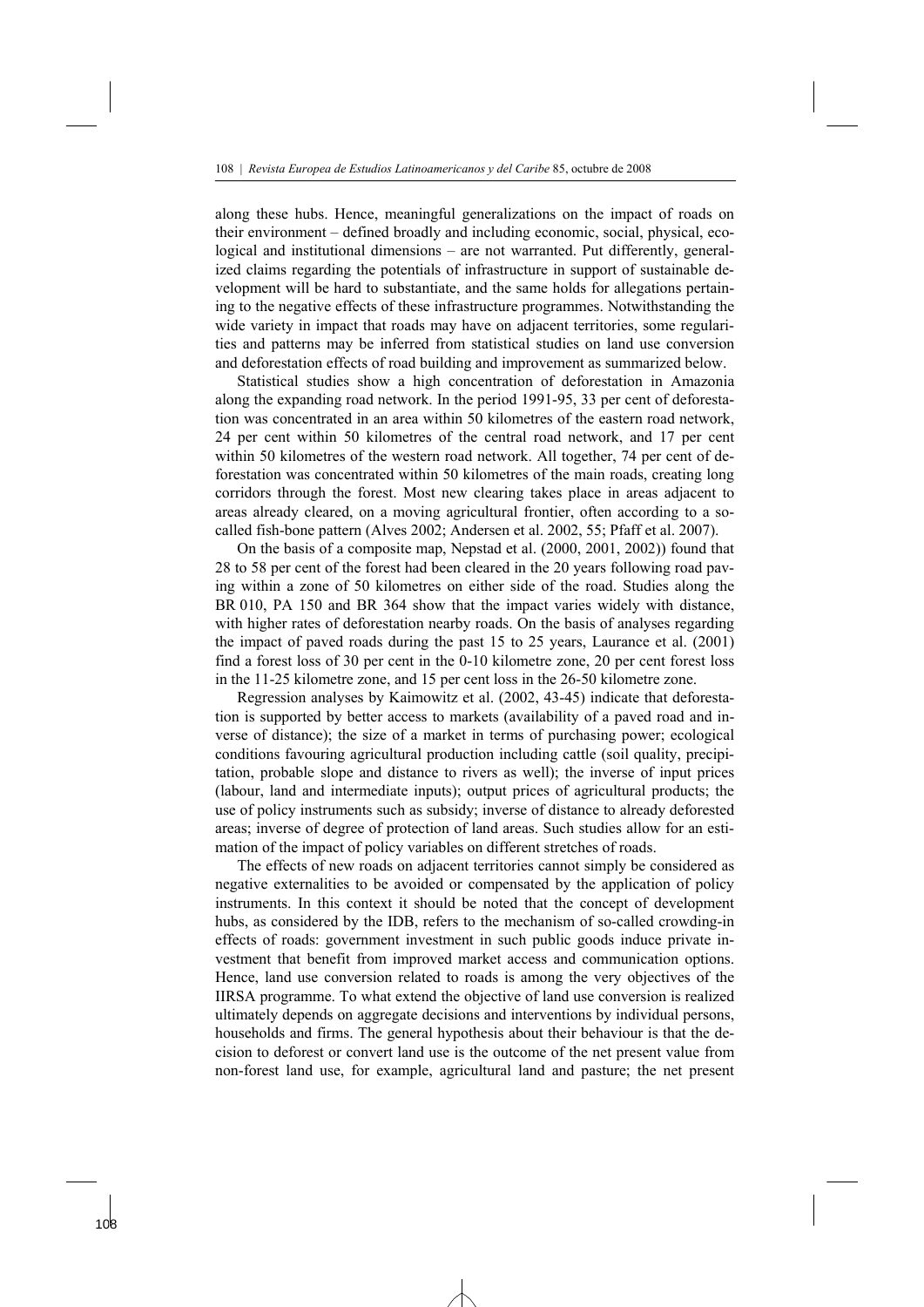value of the use of forested land; and the costs of land use conversion net of obtaining timber value (Stavins and Jaffe 1990, Pfaff et al. 2007).

 Not unusually, private investment decisions concerning land use are analysed in the context of so-called livelihood strategies of individuals or households that undertake economic activities along a road trajectory. At the same time similar decisions are made by private firms behaving according to a standard profit maximalization function. The two categories of economic actors, small farmers and private firms, differ in economic behaviour for several reasons related to the access to land and capital and the costs thereof; their different capabilities to reduce risks; differences in the costs of using inputs like pesticides and fertilizers; and options to market their output.

 Nutrient mining, conceived of as the unsustainable extraction of nutrients from the forest soil through cropping, ranching and logging, is both an incentive and market response to road building, and among the main causes of deforestation (Schneider 1995, 15). The rain forest in central and northern Amazonia may increasingly come under pressure for the following reasons related to the expansion of nutrient mining activities. First, with the depletion of worldwide stocks of timber, higher prices will stimulate exploitation. To different degrees, this may also hold for some other natural resources, be it that the impact of pit mining activity on the integrity of the forest may be more locally confined than large-scale timber exploitation is. Second, increased worldwide demand and higher prices for specific agricultural products and biofuels such as soya and sugar stimulates production and contributes to the expansion of productively used land area in forested areas and savannahs. Third, infrastructural investment embedded in new governmental projects to develop Amazonia, particularly in new roads, will enhance the likelihood of deeper penetration into the forest (Gascon et al. 2001, 25).

 Moving the frontier by building new roads, particularly in pristine forests, may have a lowering impact on land prices by making new land available, hence stimulates colonization and land-extensive forms of production, while, on the contrary, improvement of existing roads may increase land prices by stimulating intensification of land use along the paved road. There is evidence to suggest that investment in network expansion may result in more deforestation than investment in network improvement (Andersen et al. 2002, 145-147).

 Studies on the potential or expected impact of newly paved roads on adjacent territories suggest that the spatial impact may be substantial. The comprehensive investigation into the possible impact of the Corredor Norte in northern Bolivia by DHV (2006) indicates directly and indirectly that the projected road of 1,386 kilometres between La Paz, Guayaramerín and Cobija may affect 25 per cent of the Bolivian landmass, as illustrated in Map 3. According to the Brazilian Ministry of the Environment (2005) the impact area of the BR 163 highway of 1,756 kilometres linking Cuiabá with Santarém may equal 15 per cent of the Brazilian landmass, as illustrated in Map 4.

 The available evidence suggests that the potential direct and indirect impact area of corridors may be substantial in spatial terms and that a number of variables, in combination with road construction or improvement, has a statistically significant positive (+) or negative (-) impact on land use conversion, including distance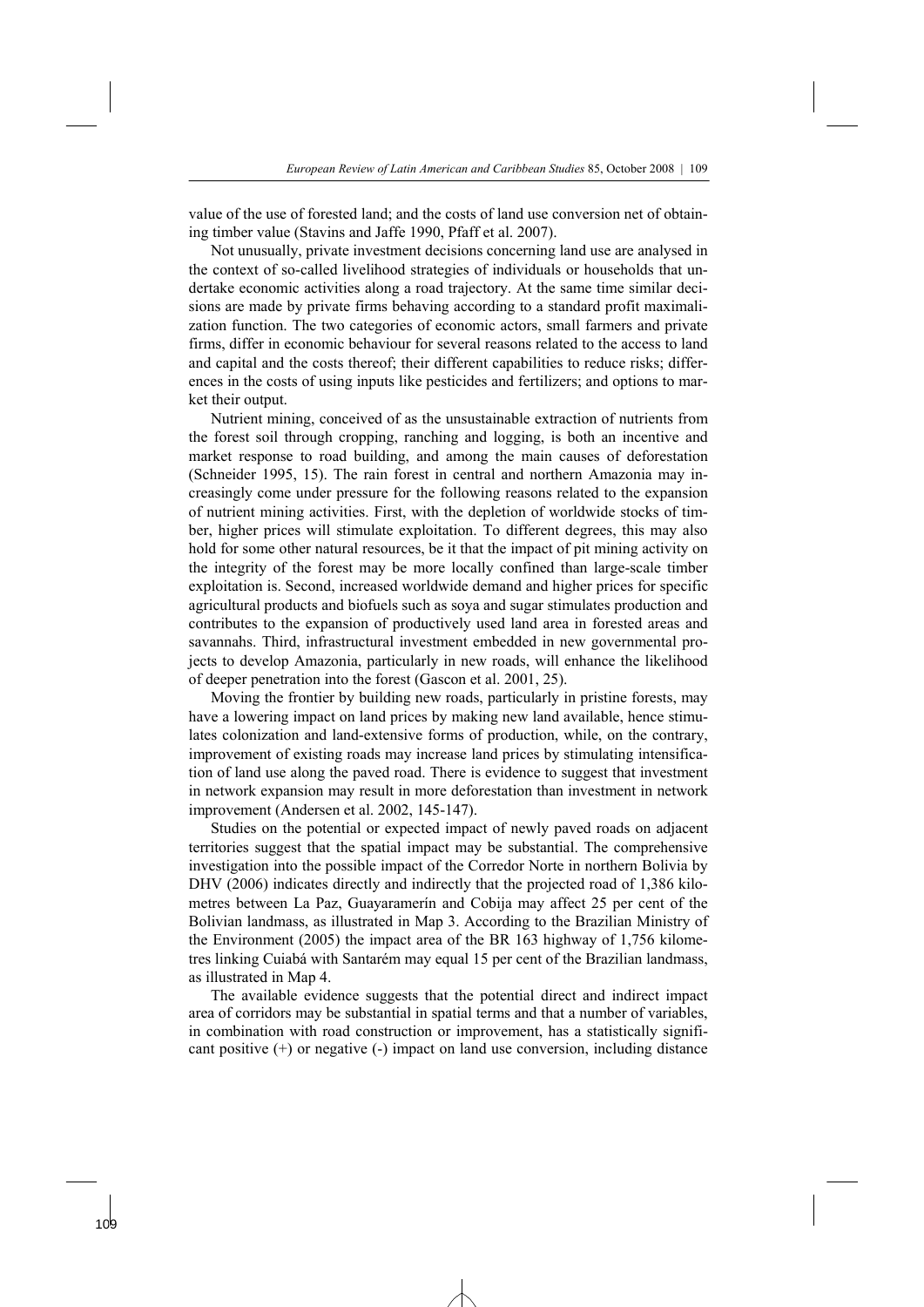



to markets  $(-)$ , connection with other infrastructure  $(+)$ , the quality of soils  $(+)$ , as well as some policy-related variables like the level of protection of land areas (-). The role of these variables should be assessed in terms of their impact on the net present value of forest products and the produce of alternative land use, in combination with the net costs of land use conversion.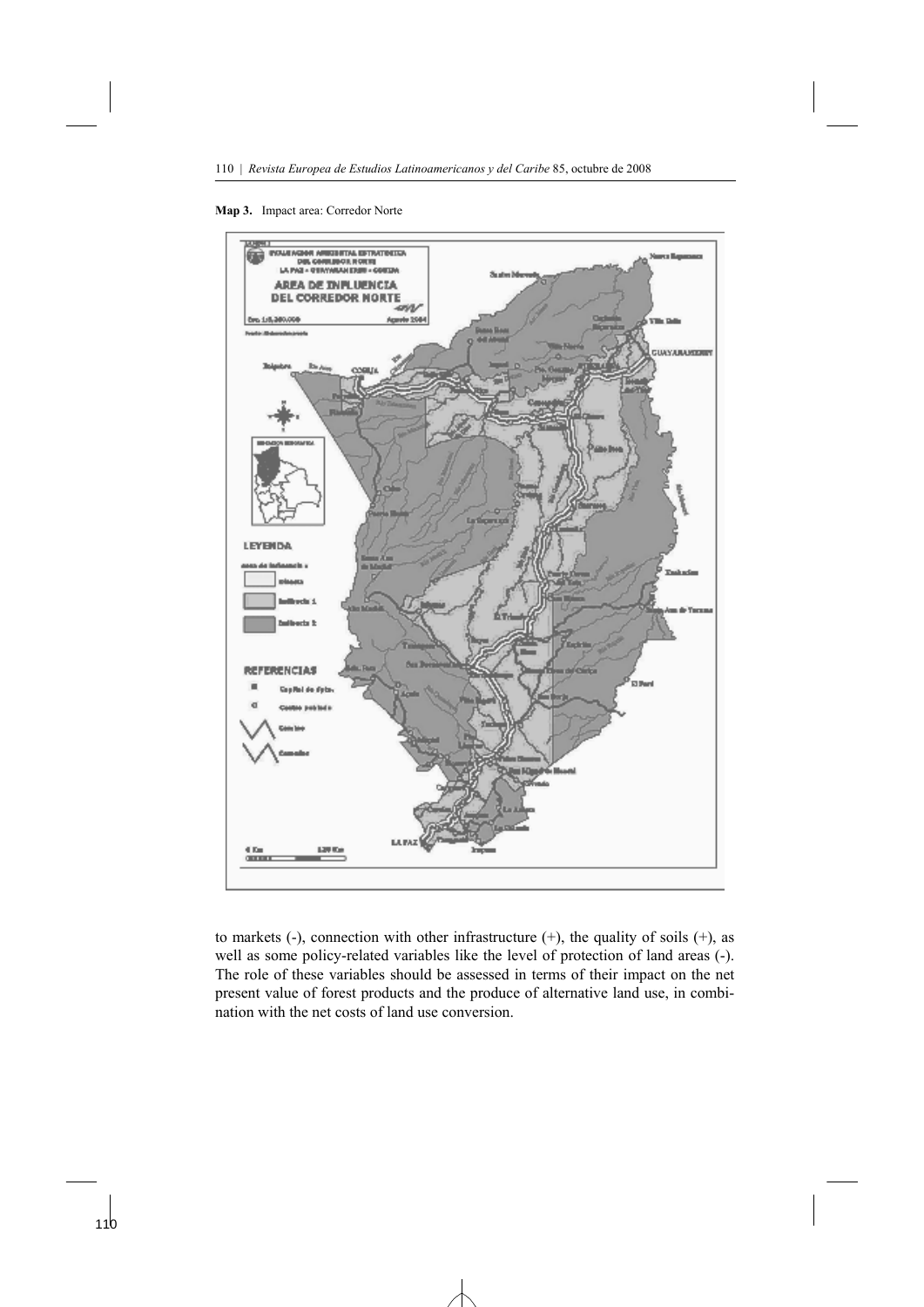



#### **Assessing the impact of infrastructure: a methodological introduction**

The construction of new roads in the context of IIRSA and other programmes and involving financing by multilateral or regional development banks, requires a SEA. Additional studies may be required for assessing different types of impacts the road may have, focusing on specific economic, social or environmental impacts at the national, regional or local level. The methodology required to make such assessments may vary as shown in the brief overview below.

 As discussed earlier in this study, the rationale of IIRSA is related to enhancing the insertion of countries in regional and world markets, allowing them to enjoy the maximum gains from trade. However, the overall impact of new roads on development is hard to assess *ex ante*. At the macro- and regional-economic level, the contribution of road infrastructure to openness may result not only in improved allocation of factors of production – capital, labour and land – in the domestic economy, but also to adjustment problems and related loss of traditional opportunities, as well as unfair international competition by means of foreign dumping prac-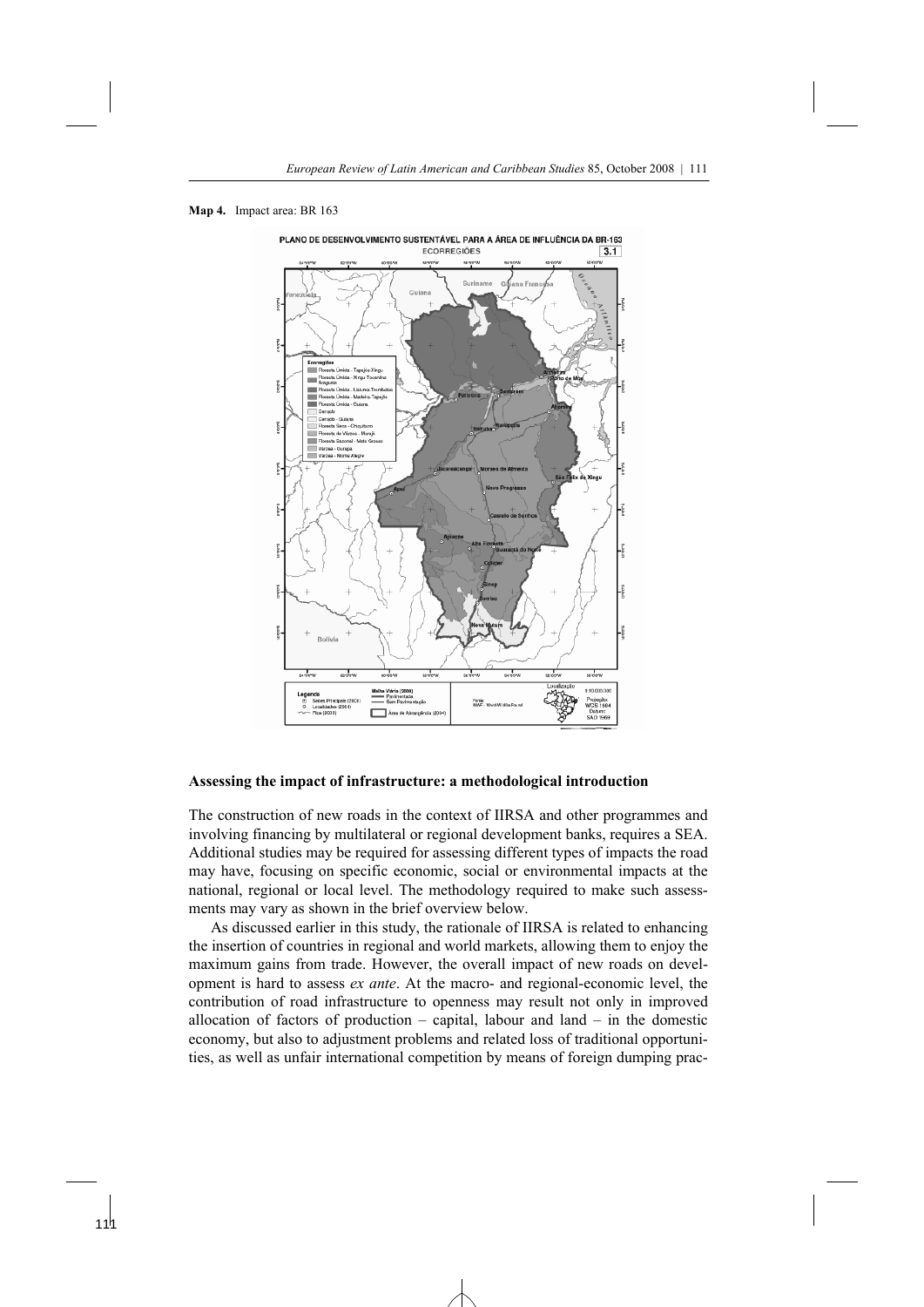tices. Although openness and increased competition may generally contribute to welfare through increased consumer surplus and improved allocation of available factors of production, the impact of openness on longer-term growth is more difficult to establish by means of trade models and regression analyses and has been contested in the literature. The impact of opening up the economy is traditionally studied in computable general equilibrium (CGE) models. For example, CGE models generated in the Global Trade Analysis Project (GTAP) are applied to assess the sectoral and nation-wide economic effects of concessions to liberalize economies in the context of negotiations in the WTO (Van Dijck and Faber 2006). However, for a number of reasons it will be difficult to model the impact of traderelated capacity building through infrastructural development on the economy.

 First, to include infrastructure improvement in the model, the so-called tariff equivalent of transport costs (reduction) needs to be incorporated into the model at the sectoral level. Second, the model only allows for assessing the impact of transport costs reduction on export and import flows and related income flows, and not for assessing the economic costs and benefits of the investment in infrastructure, let alone the inclusion of environmental costs of such investment. Third, notwithstanding ambitions and claims, GTAP models essentially are static by nature and do not provide insight into longer-term effects and crowding in effects of investment in trade-related road infrastructure. Clearly, investment in infrastructure is a long-term programme with trade and income effects to be generated only in the longer term. Fourth, the models cannot cope adequately with the economic adjustment problems during the transitional stage in which liberalization measures or trade-related investment programmes are being implemented. These economic adjustment problems may contribute to economic and social disruption at the regional and local level, to be addressed in plans of action, that are among the most critical components of the required SEA studies. These adjustment problems may involve relatively large sections of communities in the case of labour-intensive (agricultural) sectors employing relatively low-skilled and low-income workers. Intensification of trade-related traffic and improved access to relatively inaccessible regions may create additional social disruption.

 We may conclude at this stage that the types of CGE models referred to above may be useful to assess the direction of trade and income effects of increased openness at the macro-economic level, be it that the models tend to generate once-andfor-all effects rather than the effects of intensified economic liberalization over the course of time. However, the models are not capable of assessing the impact of trade-related infrastructural programmes in adjacent territories.

 SEAs are being designed and applied to assess *ex ante* several types of impacts in areas directly or indirectly affected by roads and other types of (trade-related) infrastructure. The concept of SEA is relatively new and follows upon earlier methodologies to assess infrastructure impacts such as costs-benefit analysis (CBA) and environmental impact assessment (EIA). The methodology and content requirements of SEAs are not yet standardized, at least not in the context of IIRSA, and the methodologies applied so far may be considered experimental, are contested and are in the process of being redesigned. The comprehensive DHV study on the Corredor Norte in Bolivia, commissioned by the IDB, is a case in point as discussed below. A SEA is conceived by The World Bank as 'an umbrella term for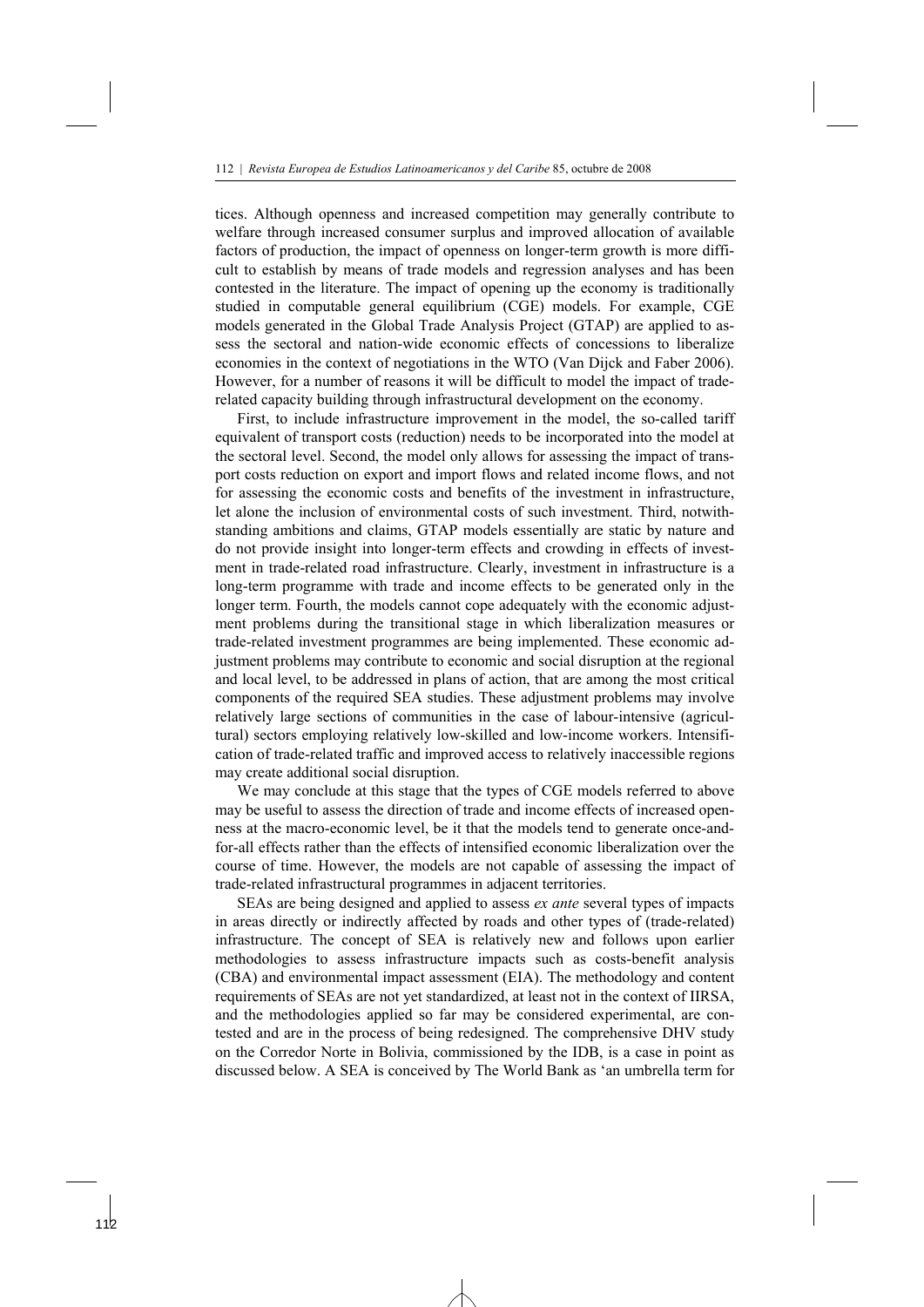the integration of environmental and social concerns in the process of developing policies, plans or programs […]. SEA has great potential in meeting real and growing needs in many developing countries and can assist in clarifying economic, social and environmental tradeoffs at aggregate levels of policy and planning, and in developing balanced responses. The key shortcoming of SEA at this stage is its lack of methodological definition and robustness'. SEA needs to support decision makers 'with a holistic understanding of the environmental and social implications of policy proposals' (The World Bank 2002, 2, 3, 7). The SEA provides information about the characteristics of a specific infrastructure project. It helps to determine who will benefit from, a new road, for example, and who will be negatively affected. It provides information about the (regional) distributional effects of new infrastructure facilities, about the effects on the economy as a whole and about the effects on the environment (SATCRA 1999, 40-65; Venables and Gasiorek 1998). This helps to determine whether a specific road should be considered a public or a private good. In case a certain road can be classified as a private good, a user charge can be applied. The entirely public provision of such a road would not be reasonable from a welfare-economic point of view.

 Ultimately, the aim of a SEA is not to approve or disapprove of a certain infrastructure product, but to inform policy-makers and the general public about all effects of infrastructure investments. As such, a SEA contributes to higher quality public management and policies, since it provides politicians and policy-makers with first-rate information about the possible consequences of their decisions, and adds to the transparency of public governance (Netherlands Ministry of Transport, Public Works and Water Management 2000, Part I, 1-50). In addition to the environmental impact analysis of the EIA, a SEA consists of a 'systematic and comprehensive evaluation of the environmental and social effects of policies, plans or programmes and their alternatives, resulting in a report that facilitates publicly accountable decision-making' (Ahmed et al. 2005, 1-4).

 By using the SEA, a more comprehensive and inclusive approach to large infrastructure and regional development projects is possible. This is particularly important in the case of border-crossing projects and public-private-partnership constructions, since the design of the project and its payment system should be related to the distribution of positive and negative welfare effects generated by the project.

# **Towards a comprehensive SEA**

In view of the sheer size and scope of the road projects, an assessment of its probable economic and non-economic impacts exceeds by far the traditional framework for project assessments and evaluations, as provided by a CBA. There are at least three good reasons why a SEA for IIRSA road infrastructure must be comprehensive by nature. First, the impact of newly paved roads on the environment in adjacent territories may be widely dispersed. Second, the impact may be long-term and even irreversible. Third, the change is multidimensional involving economic, environmental, social and political dimensions.

 A truly comprehensive and robust SEA needs to address some critical methodological problems that are briefly referred to below. Ideally, a comprehensive *exante* assessment would include a regional CGE model allowing for simulation runs.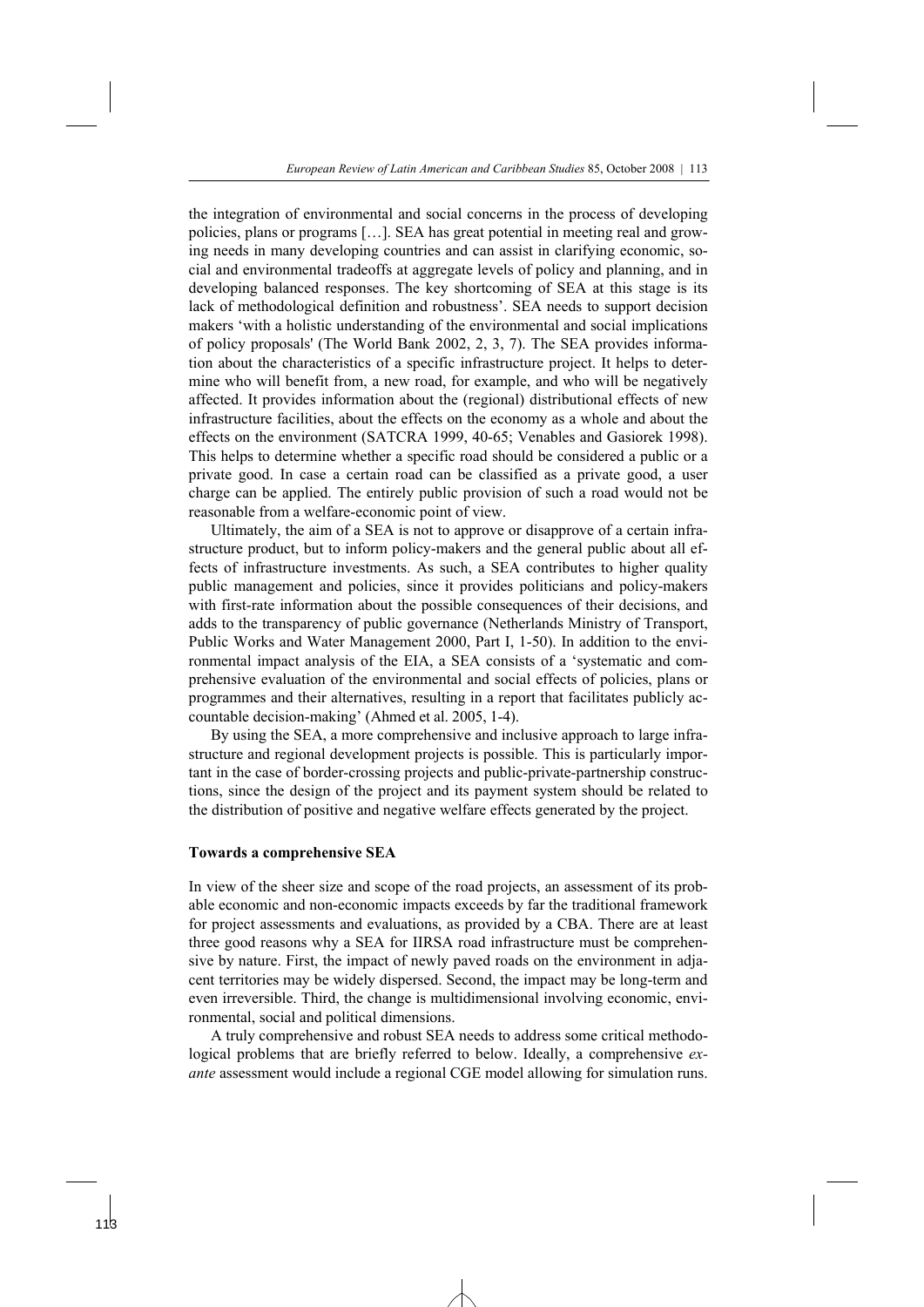However, the capability to simulate the real-world dynamics of such a major investment programme in selected regions is limited. Moreover, the time span of such essentially economic models does not allow for inclusion of long-term environmental effects and their (second round) economic repercussions.

 Next, a comprehensive assessment of the welfare effects of a road requires that all costs and benefits are fully included. To assess the true value of a region and the consequences of intervention by means of infrastructure, a comprehensive inventory of the many different functions of the forest need to be made including the array of direct and indirect use values as well as optional and existence values of the forest. The forest is truly multifunctional in the sense that it provides simultaneously direct and indirect use values, the latter of which become available as public goods. Exploitation of some or more of the direct use value capabilities of the forest may result in ecological degradation and limit the capability of the forest to provide some of its indirect use values.

 Moreover, an economic assessment of the consequences of changes in land use requires an economic valuation of environmental services. Such valuations are hampered by imperfect functioning of many of the markets involved and by the absence of markets for several eco services provided by the forest at the local, regional and global level. This holds particularly for the economic valuation of biodiversity and carbon sequestration. Moreover, longer-term forecasting of variations in direct and indirect use values, resulting from future patterns of demand and supply of natural resources and ecological services, are hard to make (Trindade de Almeida and Uhl 1999, Van Beukering and van Heeren 2003). These complications must be tackled in order to make a comprehensive valuation of the forest to enable comparison of alternative options for its exploitation.

 So far, experience with the application of the new methodology by multilateral financial institutions in developing countries is limited (The World Bank 2002). In Latin America, Brazil is probably the country with the earliest and most extensive experience with impact assessment studies related to the development of road infrastructure. As shown elsewhere, the *ex ante* assessment studies undertaken in preparation of the pavement of the 1,756 kilometres long BR 163, linking Cuiabá with Santarém, show important methodological shortcomings and the decisionmaking process based upon the studies show serious flaws (Van Dijck and Den Haak 2006).

Pedro Bara Neto (2007) gives an overview of six case studies related to road corridors presented in Table 3. These studies were not commissioned per se in the context of IIRSA but were made fairly recently and relate to substantial road infrastructure projects. The studies have in common: land use planning, improvement of basic public services, support of productive activities, and institutional strengthening. They do not have in common: public consultation, and implementation strategies.

 The DHV (2006) Corredor Norte study, commissioned by the IDB, was exceptionally comprehensive and detailed, and was undertaken in the period 2004-2006. The study involved an impact area of 234,000 square kilometres along the 1,386 kilometres-long trajectory, the equivalent of 25 per cent of Bolivia's landmass. Three sub regions were distinguished in the assessment: (1) Yungas and Subandino (*cordillera*); (2) Piedemonte and Llanuras (lowlands and wetlands); (3) Norte Amazónico (tropical Amazon forest region in the very north of Bolivia).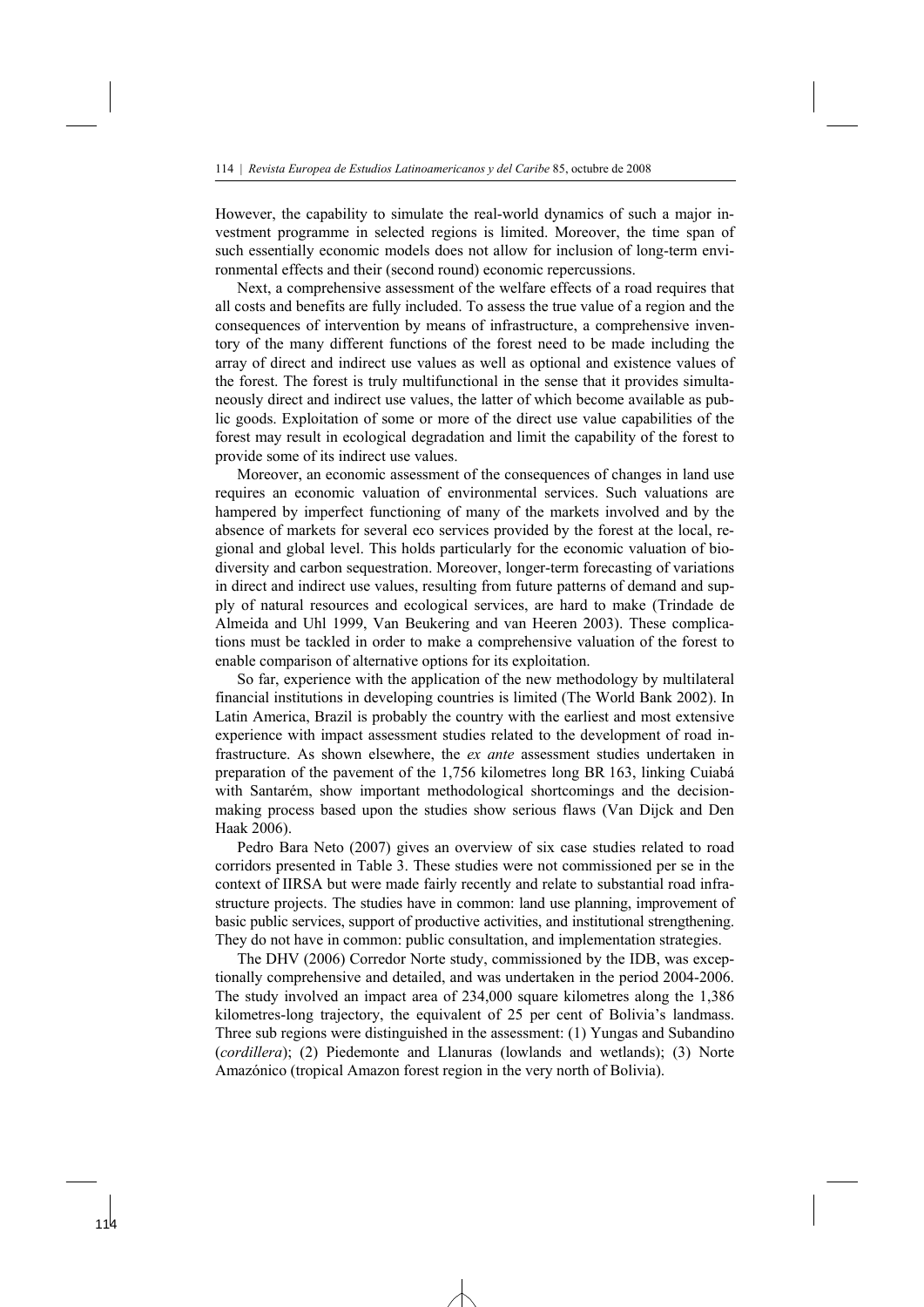**Table 3.** Six analyses of SEAs

| CASE<br><b>STUDIES</b>                            | Initiative /<br>Responsible                           | Public<br>Consultation | Time        | Products / Outcomes                                                                                                                          | Final<br>report | Main driver                                |
|---------------------------------------------------|-------------------------------------------------------|------------------------|-------------|----------------------------------------------------------------------------------------------------------------------------------------------|-----------------|--------------------------------------------|
| Santa Cruz-<br>Puerto Suarez<br>Corridor, Bolivia | <b>IDB</b><br><b>WB</b>                               | 8.000                  | 4 years     | Land tenure, Protected<br>areas, support to indigenous<br>people and institutional<br>strengthening (\$ 20 millions,<br>management problems) | <b>NA</b>       | Financial<br>sustainability<br>of PA       |
| Southern<br>Corridor, Peru                        | CAF<br>FFI A<br><b>SPDA</b>                           | 150                    | 3<br>months | S&E Management plan (\$10)<br>millions credit from CAF,<br>management problems)                                                              | 33<br>pages     | Financing<br>conditionality<br>opportunity |
| Northern<br>Corridor, Peru                        | <b>BID</b><br><b>CHEMONICS</b><br><b>FCSA</b>         | 500                    | 2 years     | S&E management plan (\$<br>3.4 millions)                                                                                                     | 420<br>pages    | "Tuning" of<br>existing<br>programs        |
| Northern<br>Corridor, Bolivia                     | $BID + DHV$                                           | 1.000                  | 1 year      | Strategic action plan<br>(financing?)                                                                                                        | 310<br>pages    | Integral<br>analysis/<br>expectations      |
| BR-163. Brazil                                    | <b>IPAM</b><br><b>MOORF</b><br>Government             | 2.500                  | 4 years     | Regional development plan<br>CONDESSA<br>200,000 km2 of new PA or<br>S/U A                                                                   | 150<br>pages    | Local<br>governance<br>enhancement         |
| Madeira<br>Complex, Brazil                        | <b>FURNAS</b><br><b>ODEBRECHT</b><br><b>TETRAPLAN</b> | 200                    | 1 year      | Agenda for local agreements                                                                                                                  | 180<br>pages    | Negotiating<br>agenda                      |

The terms of reference of the SEA include the following issues:

- o A diagnosis of the existing situation in the potential impact area by means of a description of the physical, biotical, socio-cultural, economic and institutional environment;
- o Development and implementation of a policy of participation of civil society, *consulta pública*; in order to stimulate dialogue and interaction in the process of developing the SEA and plan of action, the so called *plan de acción estratégico*;
- o Assessment of possible alternatives for the proposed infrastructural (road) plan, particularly from the economic and ecological perspectives;
- o Identification of scenarios and strategies for sustainable development;
- o Identification of gains and losses and winners and losers;
- o Development of a plan of action;
- o An investigation into the institutional capacities of several layers of governance to implement the plan of action adequately, and the development of a related plan for implementation and monitoring of the plan of action.

The process required three rounds of public consultations over a period of two years between August 2004 and June 2006, involving about 1,200 persons during 50 meetings with civil society, and 35 meetings with relevant sectors in the region. The aims of the meetings were to collect required information, develop strategies and implement a plan of action including a plan for implementation of the proposed policies and actions.

 The plan of action should focus on mitigation or elimination of negative social and ecological affects and to strengthen positive impacts. The following dimensions (programmes) of sustainable development of the impact area were distinguished: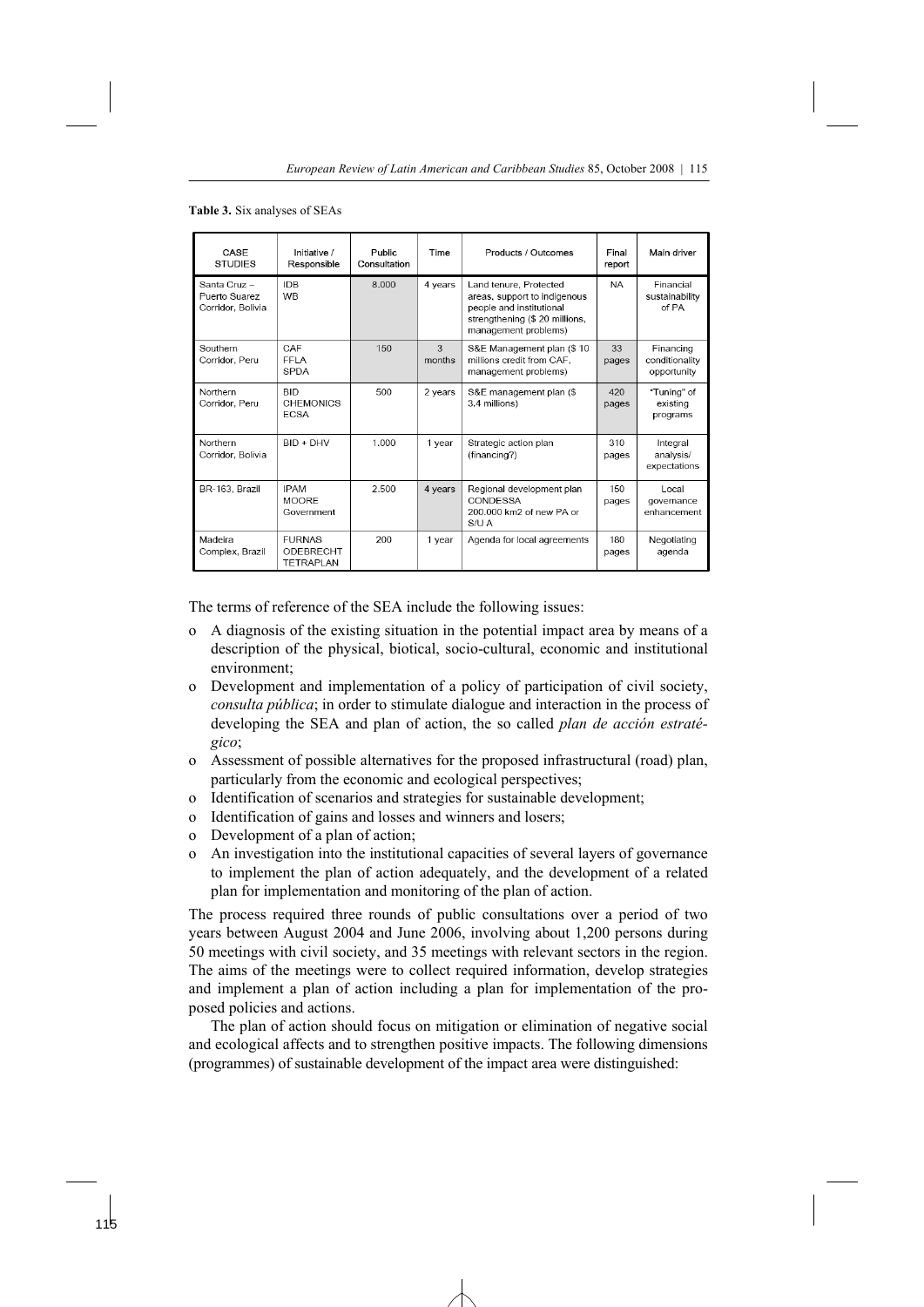- o Transport and territorial integration
- o Economic development
- o Indigenous peoples
- o Basic services
- o Land tenure
- o Natural resources and environment
- o Development planning
- o Institutional strengthening

#### **Concluding observations**

There is a real risk that SEA studies to be commissioned in the future will not be that comprehensive, as pressure is building up from the side of governments and financial institutions to limit time and resources to be spent on SEAs. It has been proposed to limit the time available to undertake a SEA to six months and to limit the available budget to US\$ 300,000 (approximately  $\epsilon$  200,000). One may question the rationale of this recent approach for at least three reasons. First, earlier experience with road construction in Amazonia shows that unexpected spatially widespread negative environmental and economic developments with an irreversible character have occurred in cases characterized by inadequate *ex ante* assessment. The developments related to the Polonoroeste (BR 364) in Rondônia that ultimately contributed to the withdrawal of multilateral financial institutions such as IDB and The World Bank from financing large-scale road infrastructure programmes in South America for a long period of time, are a case in point. Moreover, there is no need to postpone investment in the proposed hub entirely during the period in which a comprehensive SEA is being executed as specific projects along the trajectory can be started that do not depend on the outcomes of the overall assessment and on final decisions concerning the development of the integrated hub. Finally, in view of the overall budgeted expenses of the IIRSA hubs as shown in Table 2, the expenses on a comprehensive SEA are modest.

 Assume now that cuts in spending on resources and time are required. As we indicated earlier the concept of SEA is relatively new and no standardized method or model exists from which a reduced form can be developed to match the new budget constraints. Figure 1 illustrates the problem in general terms. It is assumed that the total marginal costs of acquiring and processing information is upward sloping with marginal costs of acquiring information increasing relatively strongly as compared to costs of processing. Marginal benefits of information show a negative slope, with costs and benefits balancing at Ō, which would require a budget covering total costs at this point. If the budget does not allow for such expenses, it is pertinent to cut expenses by means of efficiency measures or, alternatively, by reducing areas of information acquisition.

 Important variables affecting spending on information acquisition are in all likelihood the size of the impact area, and the number of variables expressing economic activity and environmental diversity. The DHV study is illustrative of the point: three subregions within the impact area have been distinguished with a large number of specific environmental and economic characteristics or dimensions.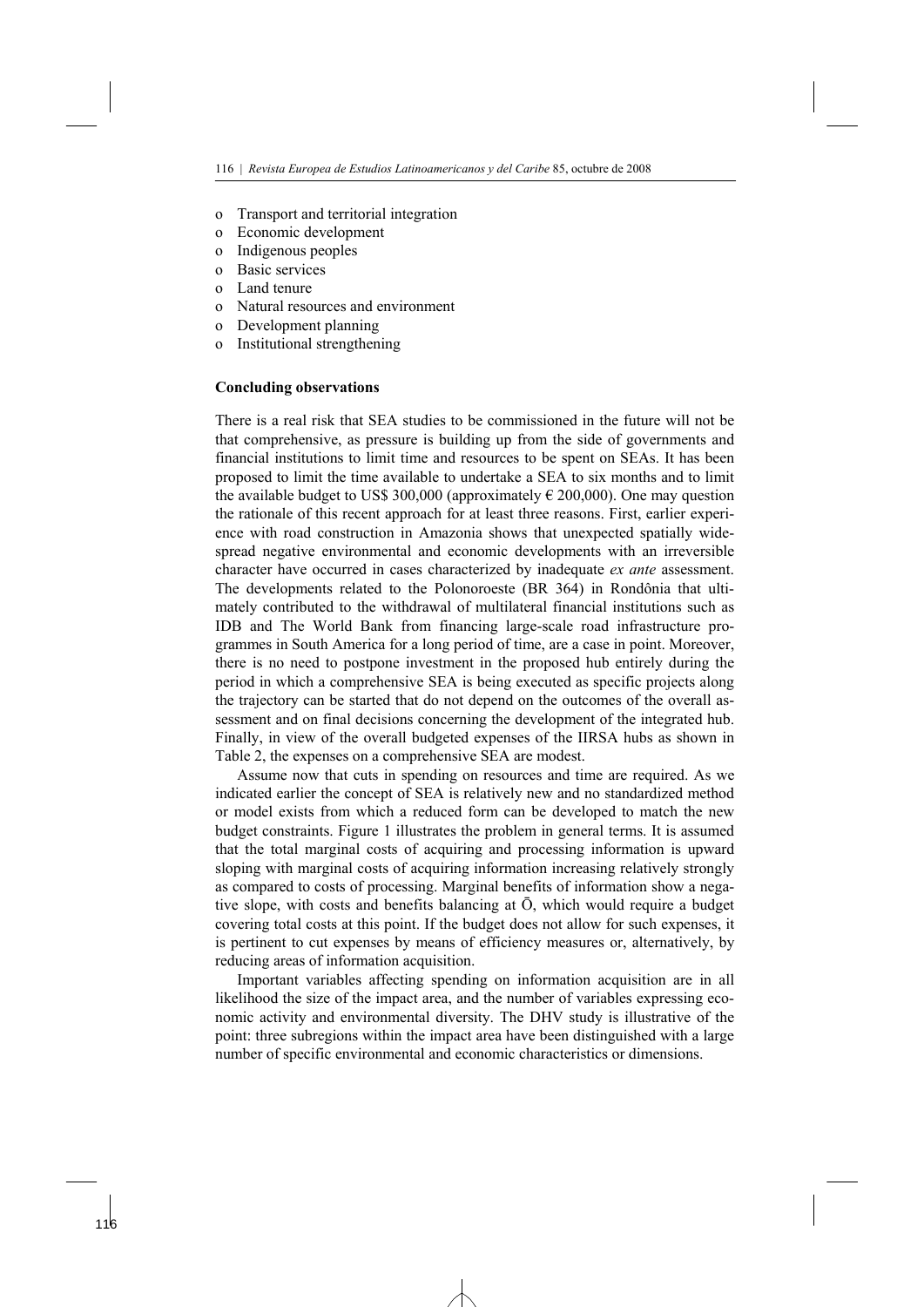



*Source*: G. K. Shaw, *Rational Expectations – An Elementary Exposition,* St Martin's Press, New York, 1984, p. 48

The first problem to be faced here is that it is hard to generate information required to delineate the impact area *ex ante*. We came across this phenomenon earlier in our brief discussion of the limitations of CGE models. Figure 2 illustrates the interaction of some crucial variables in a land use conversion model. On the horizontal axis, F depicts the maximum-forested area. The upward sloping NN or N´N´ curve reflects the marginal net value of non-forest products such as cattle, agricultural produce including ethanol and soya that are produced after deforestation. This can be considered the opportunity costs of forest conservation. The higher international prices for agricultural products and revenues from land use conversion, the higher opportunity costs of keeping the area forested once the forested area is connected with international markets by means of a road. The  $D^{L}D^{L}$  curve reflects the marginal value of conserved forest area to the country itself, and the  $D^WD^W$  curve reflects the value of forests and forests services to the world as a whole. Clearly, the less forest still available, the higher its marginal value will be. With high prices for agricultural produce and low rewards for environmental services provided by forests, we move rapidly towards the origin of the figure. Put differently: the impact area expands as measured by registered land use conversion. The point here is that none of these critical variables is known over the longer term, and that hardly any of these variables can be influenced by the country concerned. Consequently, the impact area is hard to determine *ex ante*, and the same holds for the type of economic activity that induces land use conversion. Hence, the plan of action cannot be formulated as one package from the start of the implementation period of the infrastructure programme, but needs permanent adjustment.

 The second problem concerning the acquisition of information relates to the public consultation. As indicated earlier, the public consultation is a critical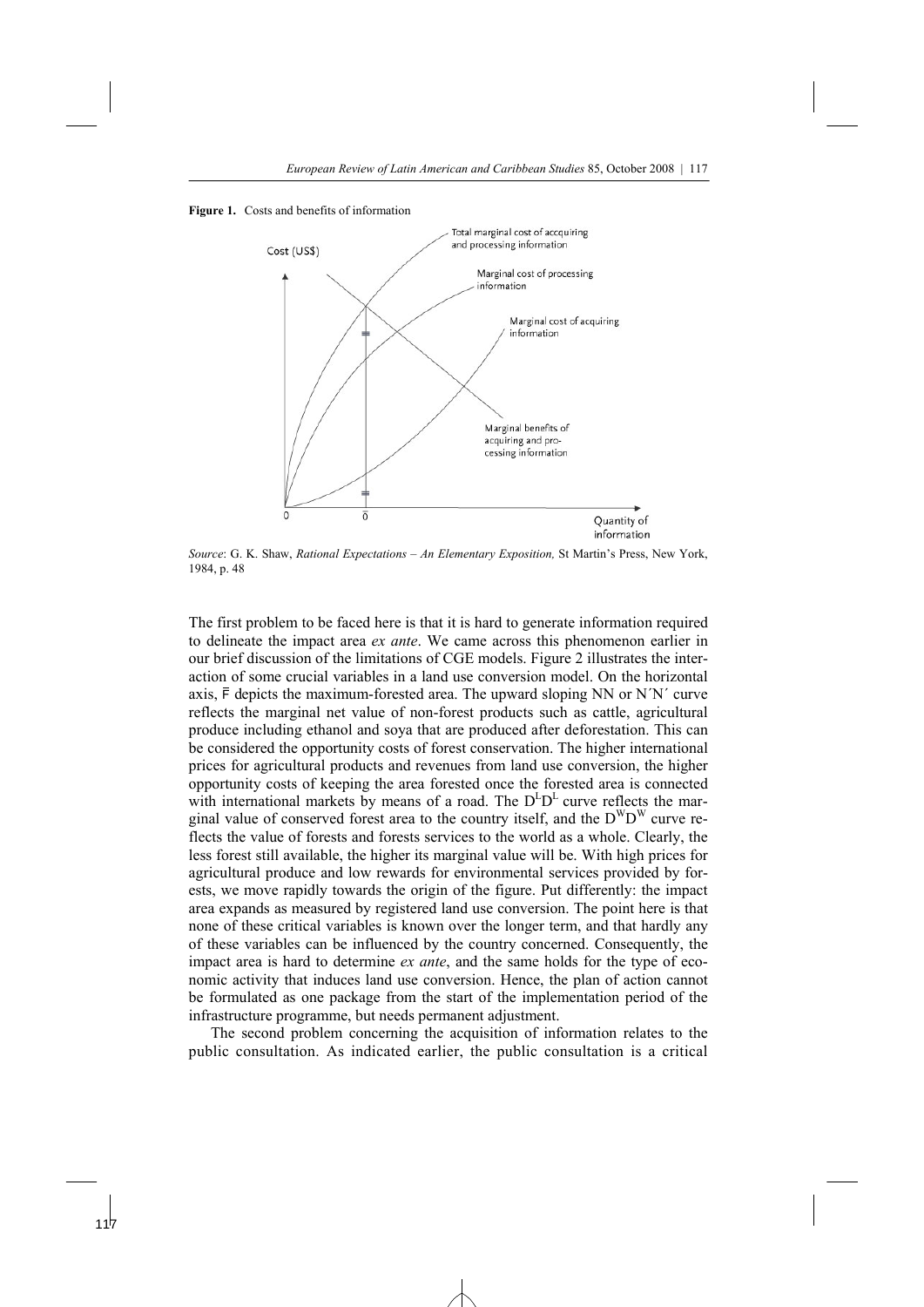



*Source*: Ramón López (ed.) 'Mecanismos de financiación e instrumentos de política para el uso sostenible de los bosques', in K. Keipi, *Políticas forestales en América Latina*, IDB, Washington, D.C., 2000, p. 48).

component of SEA-type investigations and generates information required as an input for the plan of action. Two points may be distinguished here that create biases in the outcomes and limit their robustness. First, the interviews reflect priorities of insiders only, not of persons not yet located in the area. Second, the preferences and expectations concerning the road as expressed by the interviewed persons are based on partial information and on a type of extrapolation of the actual situation with respect to variables that are involved other than the road itself. Hence, these expectations cannot be considered so-called rational expectations.

 From the above it follows that the acquisition of information on future developments in the impact area is hampered by poor capabilities to forecast markets, and by biases in the results of the public consultation. Faced with these methodological problems, and excluding the options of efficiency improvement or budget expansion to acquire information, three steps may be considered. First, make intertemporal adjustments in the plan of action, with the plan focusing on a sequence of shorter periods. Second, in case of a lack of reliable information, apply the precautionary principle, particularly when faced with irreversible potential impacts. Three, improve governability to enhance law enforcement and the use of (existing) economic instruments such as taxes and subsidies, and of non-economic instruments such as protected areas and reserves.

 SEAs are a vital mechanism to stimulate the potential welfare enhancing impact of road infrastructure and mitigate potential negative effects on human welfare, animal and plant life and the environment. Cutting time and budgets available for making SEAs in the context of large infrastructure programmes like IIRSA with potentially large and irreversible effects is probably unsound from the perspective of rational decision-making and human welfare. Moreover, it may undermine political and popular support for the infrastructure programme itself, at the local, national and international level.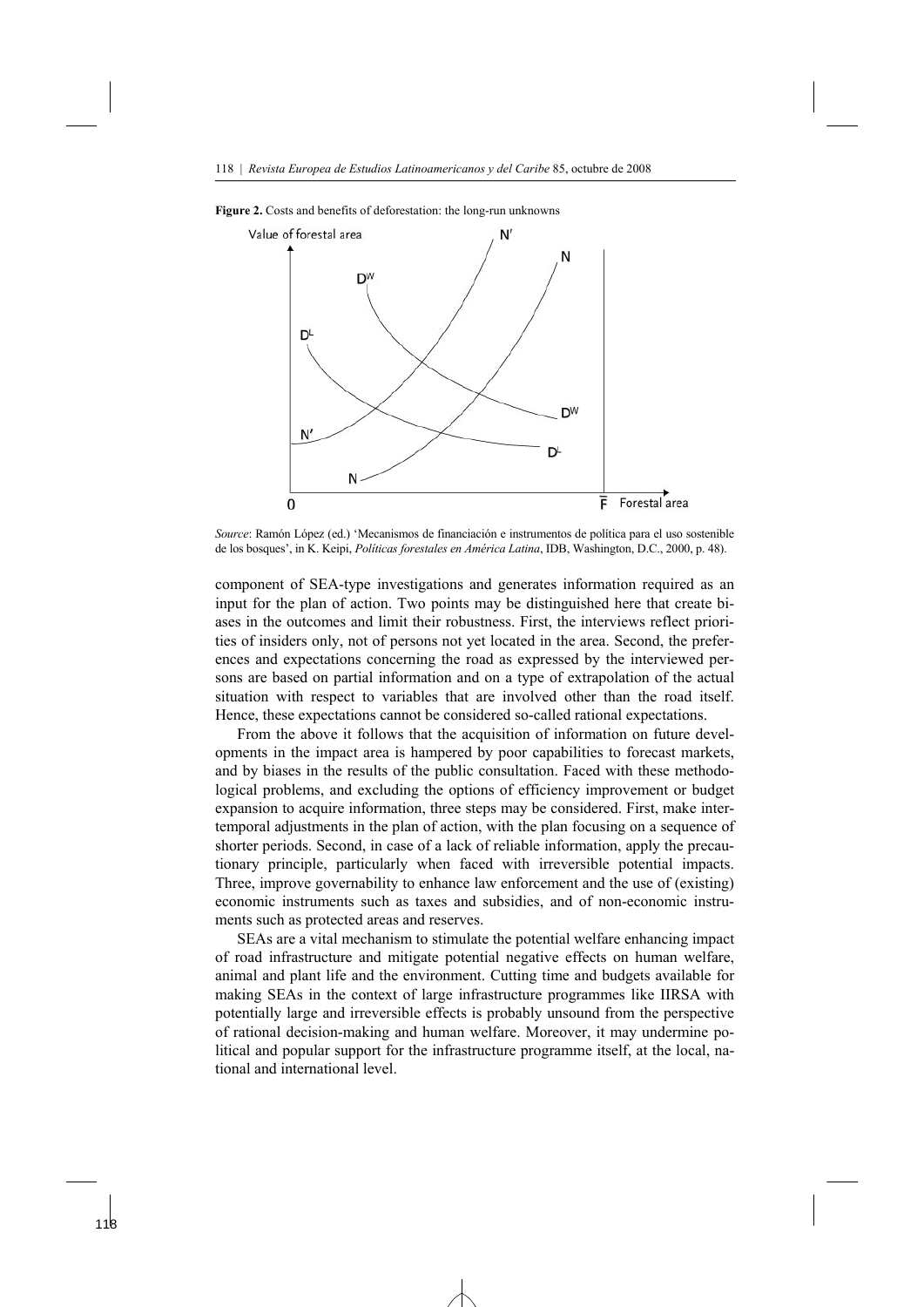\* \* \*

**Pitou van Dijck** is Associate Professor of Economics at the Centre for Latin American Research and Documentation (CEDLA) in Amsterdam. His field of specialization is international trade and trade policy, more specifically, regional integration policies in Latin America and the functioning of the WTO from the perspective of developing countries. In recent years he has focused on IIRSA as an initiative to deepen regional integration in Latin America and facilitate international trade. In 2006 he published *Troublesome Construction: IIRSA and Public-Private Partnerships in Road Infrastructure* (also available in Spanish). <P.vandijck@cedla.nl>

#### **Acknowledgements**

My thanks go to Marinella Wallis at CEDLA for her diligent research assistance.

#### **References**

- Ahmed, K., et al., (2005) 'Strategic Environmental Assessment: Concept and Practice', *Environmental Strategy Notes*, Number 14, The World Bank, Washington, D.C., June.
- Alves, D., (2002) 'An Analysis of the Geographical Pattern of Deforestation in Brazilian Amazonia in the 1991-1996 Period'. In: C. Wood and P. Porro (eds) *Land Use and Deforestation in the Amazon*, University Press of Florida, Gainesville,.
- Andersen, L., et al. (2002) *The Dynamics of Deforestation and Economic Growth in the Brazilian Amazon*. Cambridge University Press, Cambridge.
- Anderson, K. et al. (2006) 'Global Trade Reform and the Doha Development Agenda'. In: P. van Dijck and G. Faber (eds) *Developing Countries and the Doha Development Agenda of the WTO*, Routledge, London and New York.
- Bara Neto, P. (2007) *Mitigating Induced Impacts from Infrastructure Projects: A Comparative Analysis*, presentation at CEDLA Expert Meeting 'Strategic Environmental Assessment Studies for IIRSA Road Infrastructure', Amsterdam, 23 April.
- Beukering, P. van; and A. van Heeren, (2003) Economic Valuation of the Iwokrama Forest, Guyana A Stakeholder Perspective. IVM, VU University Amsterdam, internal report, March.
- Boadway, R. (1974) 'The Welfare Foundations of Cost-Benefit Analysis', *Economic Journal*, Volume 84.
- DHV (2006) *Evaluación ambiental estratégica del Corredor Norte de Bolivia, La Paz-Guayaramerin-Cobija*, La Paz.
- Dijck, P. van; and G. Faber (2006) 'Towards a Development Round'. In: P. van Dijck and G. Faber (eds) *Developing Countries and the Doha Development Agenda of the WTO*. London and New York: Routledge.
- Dijck, P. van; and S. den Haak (2006) *Troublesome Construction IIRSA and Public-Private Partnerships in Road Infrastructure.* Cuaderno del CEDLA No. 20, Amsterdam.
- Gascon, C. et al. (2001) 'Deforestation and Forest Fragmentation in the Amazon'. In: R. Bierregaard Jr. et al. (eds) *Lessons from Amazonia, The Ecology and Conservation of a Fragmented Forest*. New Haven and London: Yale University Press.
- Grimsey, D., and M. K. Lewis (2004) 'The Governance of Contractual Relationships in Public-Private Partnerships', *Journal of Corporate Citizenship*, Number 15, Autumn.
- ––– (2002) 'Evaluating the Risks of Public Private Partnerships for Infrastructure Projects', *International Journal of Project Management*, Volume 20.
- Heertje, A. (1998) 'Meer Welvaart met Behulp van Pareto', *Economisch Statistische Berichten*, Volume 83, Number 4156 , 11 June*.*
- IDB, (2002) *Beyond Borders, The New Regionalism in Latin America*, Economic and Social Progress in